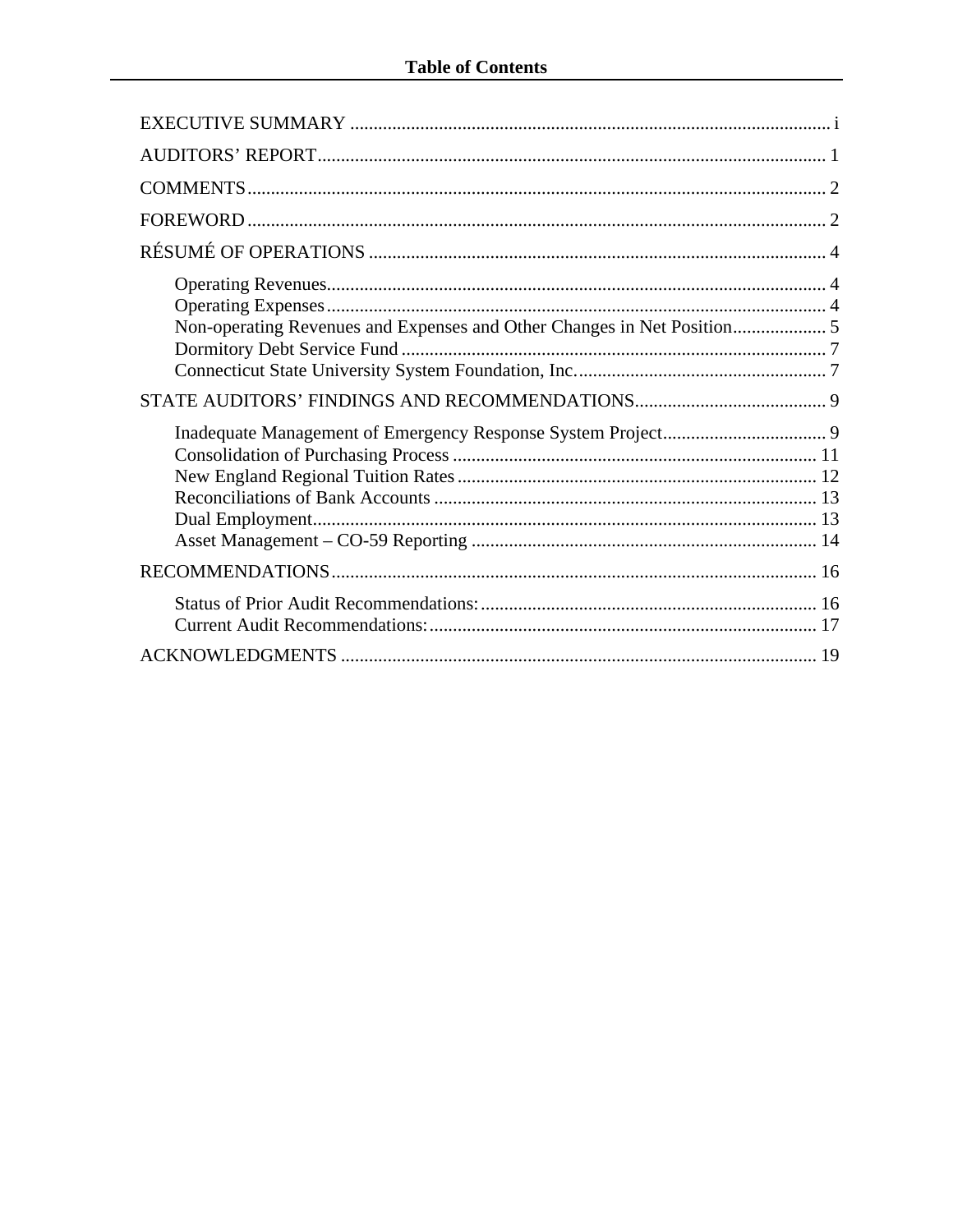# **March 14, 2022**

# **EXECUTIVE SUMMARY**

In accordance with the provisions of Section 2-90 of the Connecticut General Statutes, we have audited certain operations of the Board of Regents for Higher Education system office primarily pertaining to the Connecticut State University System for the fiscal years ended June 30, 2019 and 2020. Our audit identified internal control deficiencies, instances of noncompliance with laws, regulations, and policies, and a need for improvement in practices and procedures that warrant the attention of management. The significant findings and recommendations are presented below:

**[Page](#page-12-0) 9** The system office purchased \$2.4 million of equipment that allows state and local police to connect with college and university security camera feeds and communications devices during an emergency. The system office did not execute memorandums of understanding with the local and state police departments that received system office equipment. The system office did not adequately coordinate with stakeholders to ensure the proper training of employees on the use of the equipment. Furthermore, the system office did not tag an inventory barcode to the equipment at three of the five locations and did not include any of the equipment in its annual physical inventory. The system office should properly manage its emergency response project to ensure the appropriate training of employees on the use of related information technology equipment. The system office should also have memorandums of understanding with all stakeholders addressing project terms and objectives, each party's responsibilities, equipment maintenance and terms of usage, key contacts, and other important information. The system office should also ensure that it conducts a required physical inventory in accordance with 4-36 of the General Statutes and properly tag this equipment per its Capital and Controllable Asset Manual. (Recommendation 1)

**[Page 11](#page-14-0)** Our review of the consolidated purchasing process disclosed that some purchasing procedures for the university system have been centralized at the system office. However, the four state universities continue to maintain significant purchasing resources on campus and perform most purchasing related procedures. The system office should accelerate its efforts to comply with Section 10a-89e of the General Statutes, which requires consolidation of the purchasing process at the system office. (Recommendation 2)

**[Page 12](#page-15-0)** The system office did not comply with the statutory requirement for the New England Board of Higher Education (NEBHE) student tuition rates during the audited period. The board set the NEBHE full-time student tuition rate 39% higher than full-time, instate tuition rates. While the board of regents complied with the statute for full-time NEBHE students in fiscal year 2021, it continued to set the part-time NEBHE out-ofstate tuition at the same level as the in-state rate. BOR should set NEBHE tuition rates for part-time students in accordance with sections 10a-27 and 10a-67 of the General Statutes. (Recommendation 3)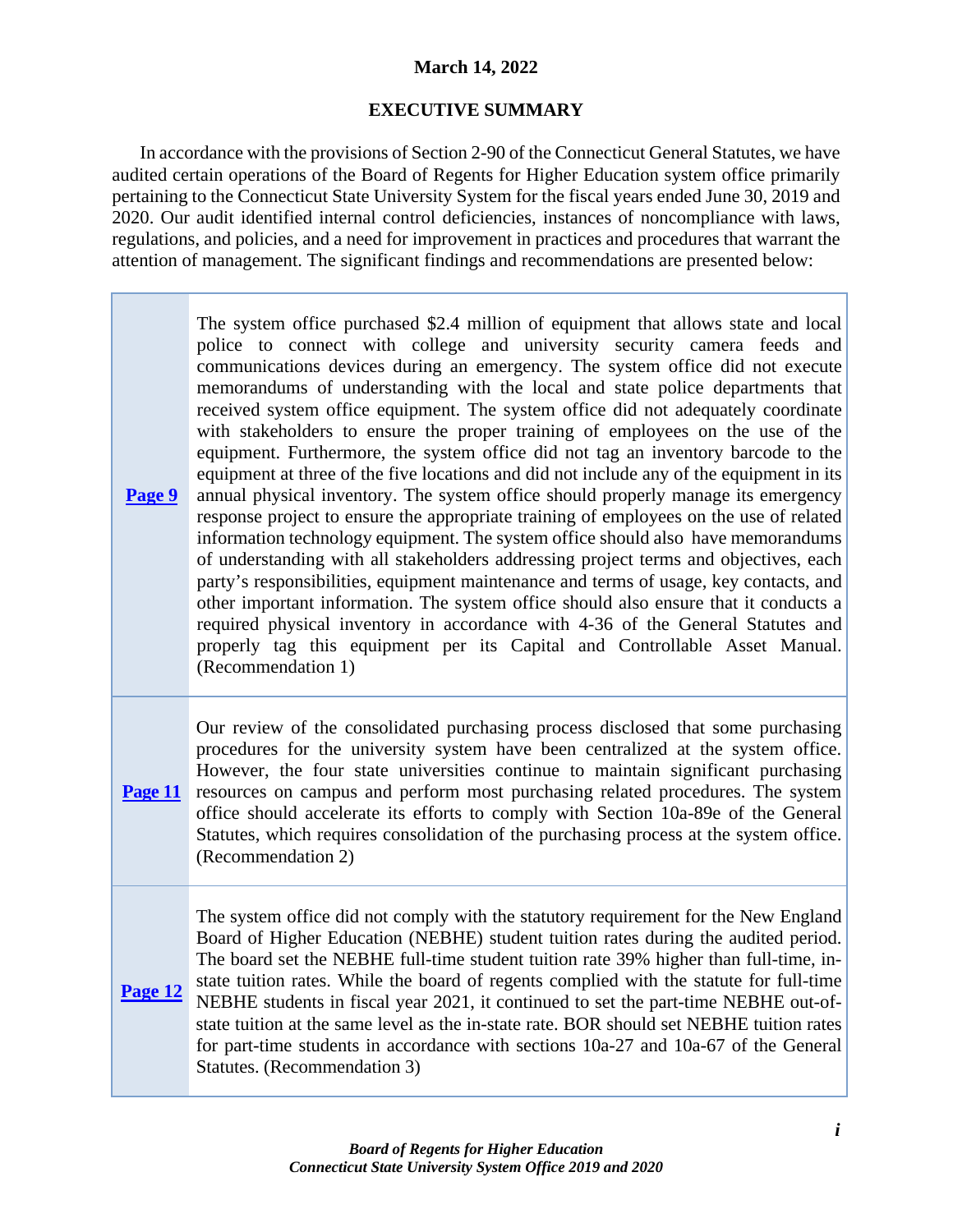**[Page](#page-16-0) 13** Our review of 15 system office bank account reconciliations from three accounts disclosed eight instances in which the system office did not perform reconciliations in a timely manner. In these instances, the office performed the reconciliations between 35 and 119 days late. The Connecticut State University system office should improve internal controls over its bank account reconciliation process to ensure it performs monthly bank account reconciliations on time. (Recommendation 4)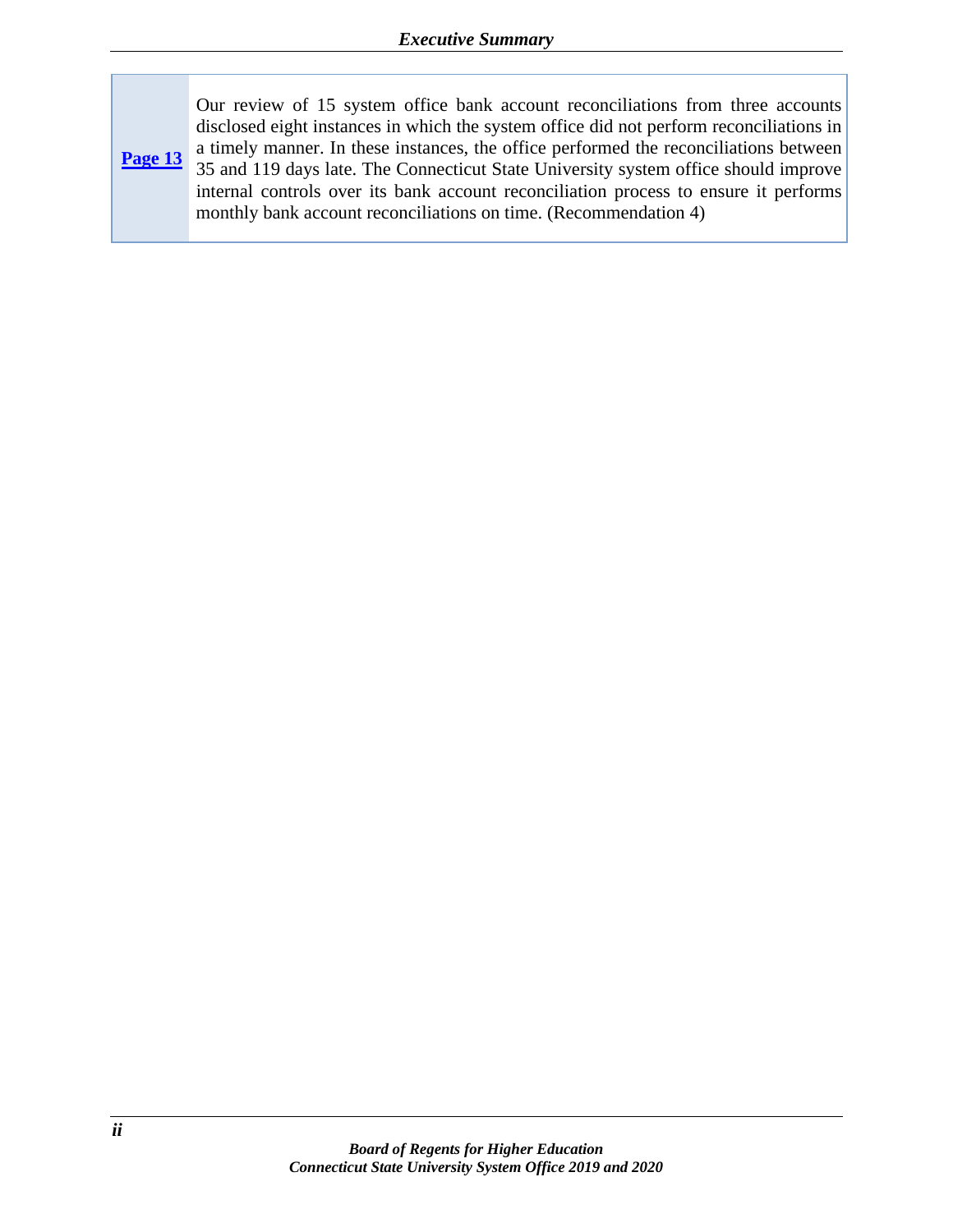# STATE OF CONNECTICUT



AUDITORS OF PUBLIC ACCOUNTS State Capitol JOHN C. GERAGOSIAN 210 Capitol Avenue CLARK J. CHAPIN Hartford, Connecticut 06106-1559

March 14, 2022

# **AUDITORS' REPORT BOARD OF REGENTS FOR HIGHER EDUCATION CONNECTICUT STATE UNIVERSITY SYSTEM OFFICE FISCAL YEARS ENDED JUNE 30, 2019 AND 2020**

We have audited certain operations of the Board of Regents for Higher Education System Office primarily pertaining to the Connecticut State University System in fulfillment of our duties under Section 2-90 of the Connecticut General Statutes. The scope of our audit included, but was not necessarily limited to, the fiscal years ended June 30, 2019 and 2020. The objectives of our audit were to:

- 1. Evaluate the board'sinternal controls over significant management and financial functions;
- 2. Evaluate the board's compliance with policies and procedures internal to the department or promulgated by other state agencies, as well as certain legal provisions; and
- 3. Evaluate the effectiveness, economy, and efficiency of certain management practices and operations, including certain financial transactions.

Our methodology included reviewing written policies and procedures, financial records, minutes of meetings, and other pertinent documents; interviewing various personnel of the system office; and testing selected transactions. Our testing was not designed to project to a population unless specifically stated. We obtained an understanding of internal controls that we deemed significant within the context of the audit objectives and assessed whether such controls have been properly designed and placed in operation. We tested certain of those controls to obtain evidence regarding the effectiveness of their design and operation. We also obtained an understanding of legal provisions that are significant within the context of the audit objectives, and we assessed the risk that illegal acts, including fraud, and violations of contracts, grant agreements, or other legal provisions could occur. Based on that risk assessment, we designed and performed procedures to provide reasonable assurance of detecting instances of noncompliance significant to those provisions.

We conducted this performance audit in accordance with generally accepted government auditing standards. Those standards require that we plan and perform the audit to obtain sufficient, appropriate evidence to provide a reasonable basis for our findings and conclusions based on our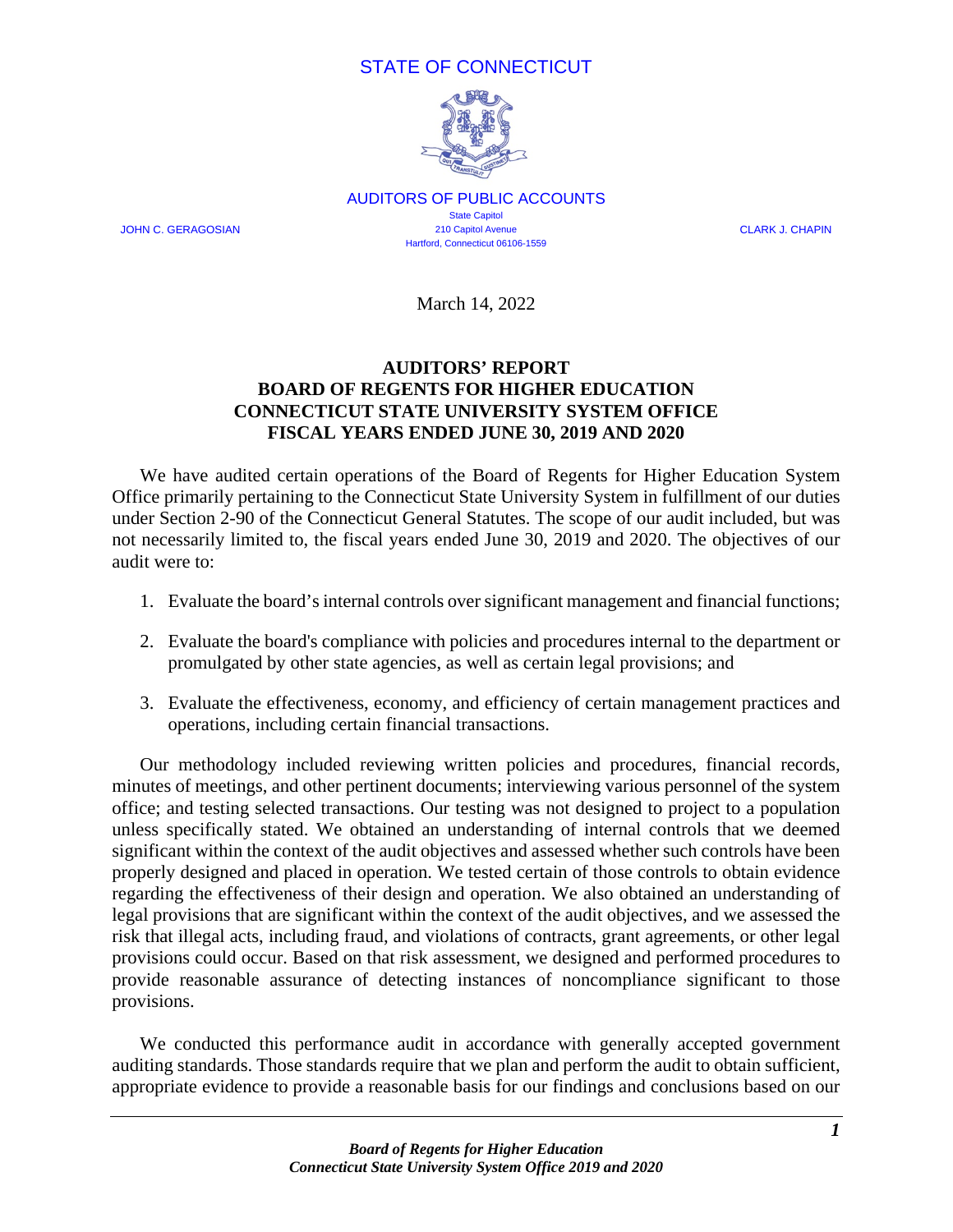audit objectives. We believe that the evidence obtained provides a reasonable basis for our findings and conclusions based on our audit objectives.

The accompanying Résumé of Operations is presented for informational purposes. This information was obtained from various available sources including, but not limited to, the department's management and the state's information systems, and was not subjected to the procedures applied in our audit of the department. For the areas audited, we identified:

- 1. Deficiencies in internal controls;
- 2. Apparent non-compliance with laws, regulations, contracts and grant agreements, policies, and procedures; and
- 3. A need for improvement in management practices and procedures that we deemed to be reportable.

The State Auditors' Findings and Recommendations section of this report presents findings arising from our audit of the system office.

#### **COMMENTS**

#### **FOREWORD**

The Board of Regents for Higher Education operates primarily under the provisions of Chapter 185, Sections 10a-1 through 10a-60m and Chapter 185b, Sections 10a-71 through 10a-160, of the General Statutes. The board's oversight of the State University System is in accordance with Sections 10a-87 through 10a-101 of the General Statutes.

Pursuant to Section 10a-87 of the General Statutes, the Board of Regents for Higher Education, located in Hartford, oversees Central Connecticut State University in New Britain, Eastern Connecticut State University in Willimantic, Southern Connecticut State University in New Haven, and Western Connecticut State University in Danbury. It also oversees 12 community colleges and Charter Oak State College. Our office performs a separate audit of the 12 community colleges and Charter Oak State College.

Section 10a-1a of the General Statutes provides that the Board of Regents for Higher Education consists of 21 members. Of these members, nine are appointed by the Governor, four are appointed by legislative leaders, two are appointed by students, and six individuals serve as ex-officio members. The board, among other duties, sets statewide tuition and student fee policies; establishes financial aid policies; reviews, licenses, and accredits academic programs; and conducts searches for and selects campus presidents in collaboration with institutional stakeholders. In addition to governance, the board is responsible for development and coordination of statewide higher education policy. Board members receive no compensation for their services but are entitled to reimbursement for expenses.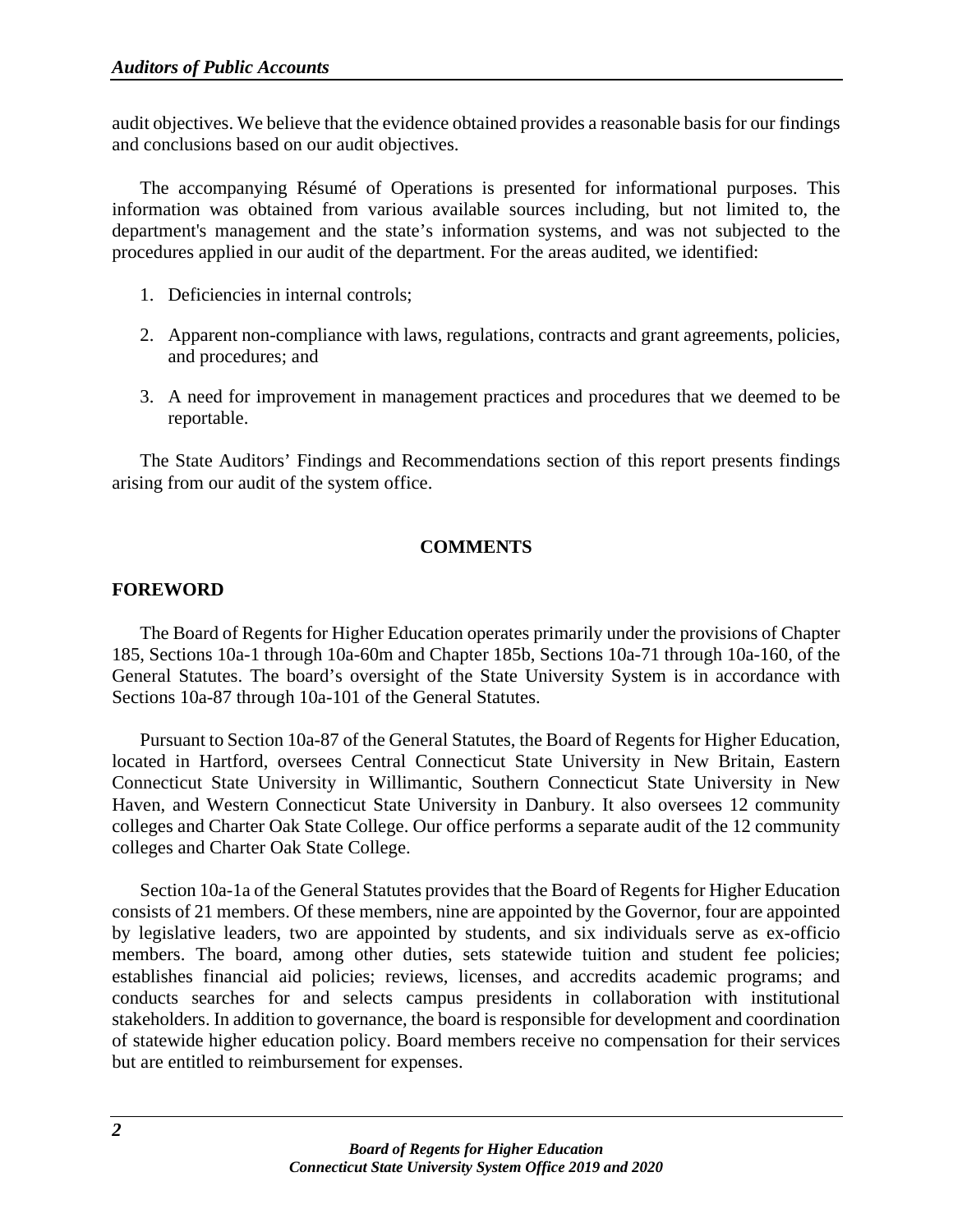The Board of Regents for Higher Education consisted of the following members as of June 30, 2020:

Appointed Members:

| Matt Fleury, Chair  | Merle W. Harris, Vice Chair |
|---------------------|-----------------------------|
| Richard J. Balducci | Aviva D. Budd               |
| Naomi K. Cohen      | Felice Gray-Kemp            |
| Holly Howery        | David R. Jimenez            |
| JoAnn Ryan          | Elease E. Wright            |

Monica Maldonado, Student Advisory Committee Chair Elena Ruiz, Student Advisory Committee Vice Chair

Ex-Officio Board Members:

David Blitz, Faculty Chair Colena Sesanker, FAC Vice Chair Kurt Westby, Labor Commissioner Dr. Miguel A. Cardona, Education Commissioner David Lehman, DECD Commissioner Dr. Deidre Gifford, Acting Public Health Commissioner

Lawrence J. DeNardis, Catherine Smith, Raul Pino, Sage Maier, Yvette Meléndez, Del Cummings, William Lugo, Dianna R. Wentzell, Pete Rosa, and Renée D. Coleman-Mitchell also served on the board during the audited period. There were three vacancies as of June 30, 2020.

The Board of Regents for Higher Education also appoints a chief executive officer. Mark E. Ojakian was appointed president on October 2, 2015 and served throughout the audited period.

#### **Significant Legislation**

**Public Act 18-2**, effective July 1, 2018, extended eligibility for institutional financial aid to attend a state public institution of higher education to certain students and honorably discharged veterans who lack legal immigration status. The act requires the Board of Regents for Higher Education to establish procedures and develop forms to enable the newly eligible students to apply for and receive institutional financial aid.

**Public Act 18-47**, effective October 1, 2018, extended benefits to certain veterans diagnosed with post-traumatic stress disorder or a traumatic brain injury, or experienced military sexual trauma, including tuition waivers for state public colleges and universities if the veteran served in time of war.

**Public Act 19-172**, effective October 1, 2019, allowed the spouses and unemancipated children residing in the state to maintain their in-state student classification if the service member is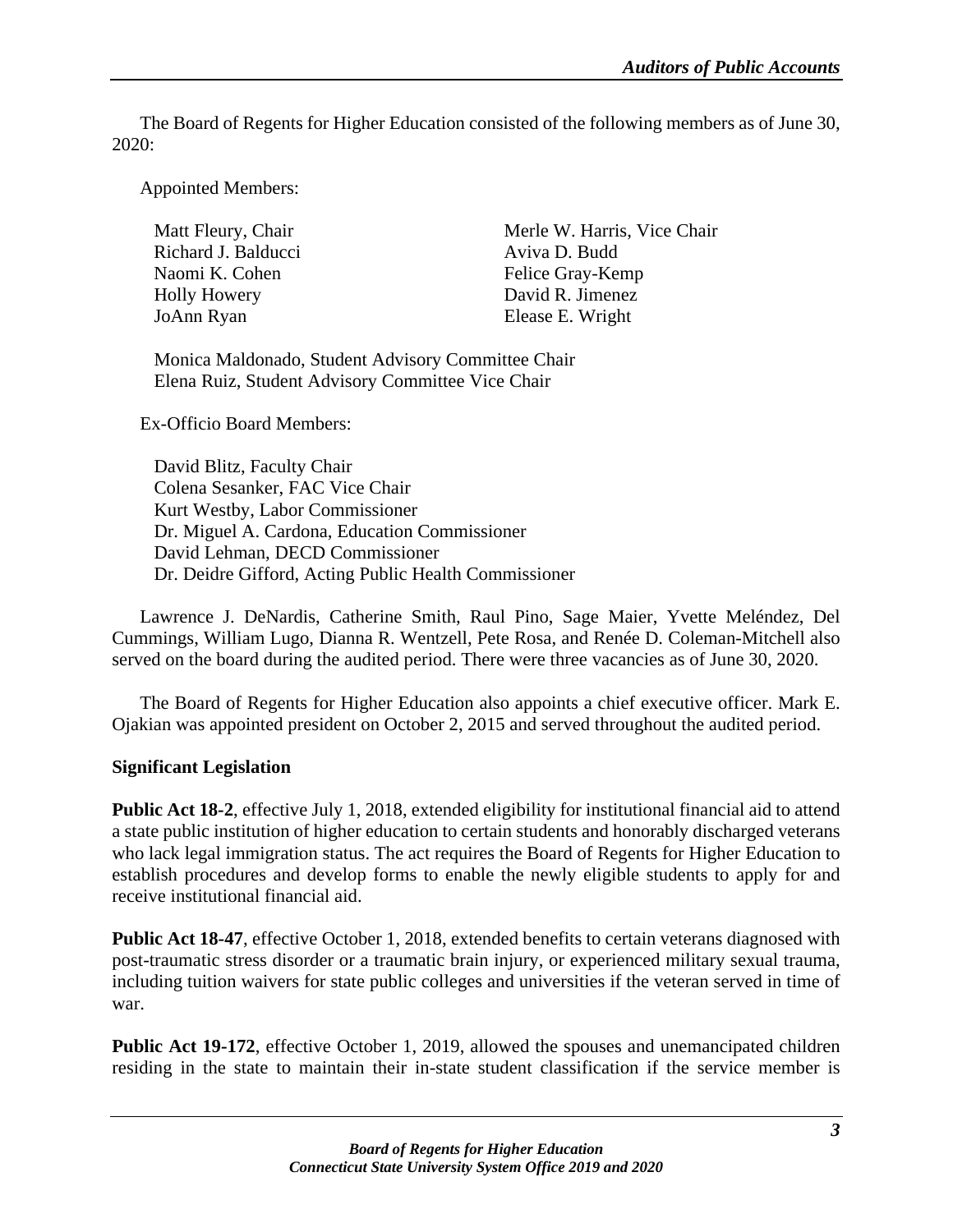transferred out of state on military orders after the student has been accepted for matriculation in a degree-granting program.

# **RÉSUMÉ OF OPERATIONS**

During the audited period, operations of the system office were primarily supported by appropriations from the state's General Fund and by tuition and fees credited to the State University Operating Fund.

#### **Operating Revenues**

Operating revenues are derived from the sale or exchange of goods and services that relate to the system office's educational and public service activities.

Operating revenues, as presented in the system office's audited financial statements for the audited period and previous fiscal year, are as follows:

|                                 | <b>Fiscal Year Ended June 30,</b> |  |       |  |             |
|---------------------------------|-----------------------------------|--|-------|--|-------------|
|                                 | 2018                              |  | 2019  |  | <b>2020</b> |
| Tuition and Fees (Net)          | \$25,384,077                      |  |       |  |             |
| <b>Other Operating Revenues</b> | 12,578,578                        |  |       |  |             |
| <b>Auxiliary Revenues</b>       |                                   |  | 4,073 |  |             |
| <b>Total Operating Revenues</b> | \$37,962,655                      |  | 4,073 |  |             |

System office operations were supported by a combination of state appropriations and a budget allocation of university operating revenues during the fiscal year ended June 30, 2018. University operating revenues are no longer allocated to the system office. Instead, the system office is supported through interagency transfers. This change caused the decrease in system office operating revenues during the fiscal years ended June 30, 2019 and 2020. The interagency transfers are reported in the section, Non-operating Revenues and Expenses and Other Changes in Net Position.

#### **Operating Expenses**

Operating expenses generally result from payments made for goods and services to achieve the system office's mission of instruction and public service. Operating expenses include, among other things, employee compensation and benefits, professional services, supplies, and depreciation.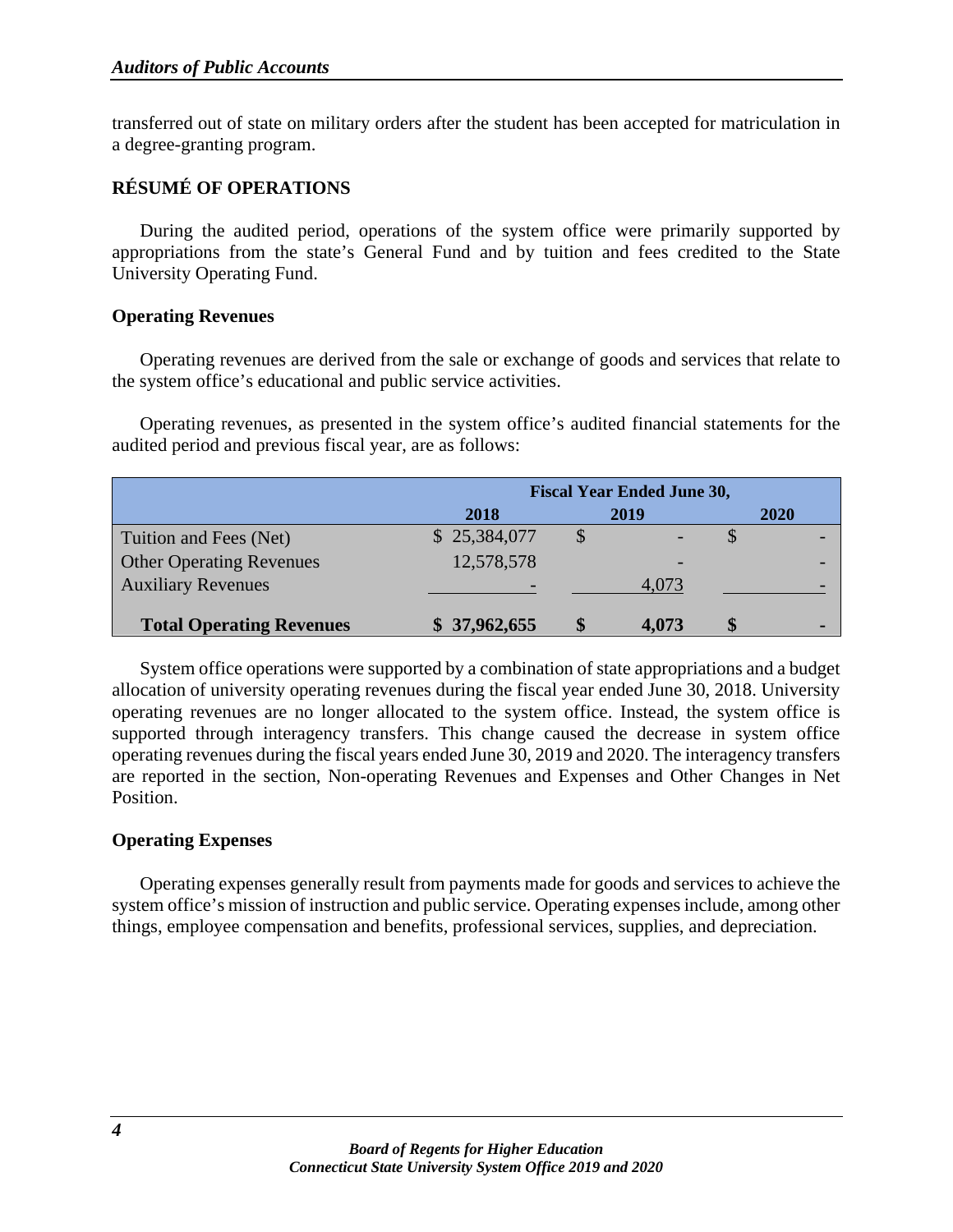|                                         |                           | <b>Fiscal Year Ended June 30,</b> |                                        |
|-----------------------------------------|---------------------------|-----------------------------------|----------------------------------------|
|                                         | 2018                      | 2019                              | 2020                                   |
| Personal Service & Fringe Benefits      | 6,600,504<br>$\mathbb{S}$ | 7,008,226<br>$\mathbb{S}$         | 7,236,943<br>$\boldsymbol{\mathsf{S}}$ |
| Pension Expense                         | 30,035,578                | 67, 193, 382                      | 97,320,406                             |
| Other Post-Employment Benefits          | 21,260,306                | 5,975,494                         | 77,018,994                             |
| <b>Operation of Facilities</b>          | 8,689,006                 | 46,771                            | 117,384                                |
| Other Operating Supplies & Expenses     | 13,986,428                | 12,078,937                        | 12,326,180                             |
| Professional Services and Fees          | 2,588,477                 | 1,647,610                         | 1,477,673                              |
| <b>Depreciation Expense</b>             | 279,497                   | 371,648                           | 576,220                                |
| <b>Travel Expenses</b>                  | 78,047                    | 79,817                            | 97,956                                 |
| <b>Educational Services and Support</b> | 846                       | 17,450                            | 12,600                                 |
| <b>Total Operating Expenses</b>         | 83,518,689<br>\$          | \$94,419,335                      | \$196,184,356                          |

Operating expenses, as presented in the system office's audited financial statements for the audited period and previous fiscal year, are as follows:

Operating expenses totaled \$94,419,335 and \$196,184,356 during the fiscal years ended June 30, 2019 and 2020, respectively, compared to \$83,518,689 during the fiscal year ended June 30, 2018. The additional \$10.9 million in operating expenses in fiscal year ended June 30, 2019 was mainly due to a \$22.3 million increase in personal services and fringe benefits. This was the result of a \$21.9 million increase in the system office's proportionate share of the state's pension and other post-employment benefits (OPEB) expenses per Governmental Accounting Standards Board (GASB) Statement No. 68, *Accounting and Financial Reporting for Pensions*. This increase was partially offset by an \$8.6 million decrease in operation of facilities expense. This decrease was the result of a change in the presentation of CHEFA bond funded projects. Starting in fiscal year 2018-2019, CHEFA bond funded projects are recorded in the non-operating section of the financial statements with the universities recording revenue and the system office recording an expense, accounted for as capital projects financed by the system office.

The \$101.8 million increase in operating expenses in fiscal year ended June 30, 2020 was due to an additional \$101.4 million in personal services and fringe benefits. This was the result of a \$101.2 million increase in the system office's proportionate share of the state's pension and OPEB expenses. The amounts in the system office's financial statements, presented above, include the pension and OPEB expenses for all four state universities and the system office.

# **Nonoperating Revenues and Expenses and Other Changes in Net Position**

Nonoperating revenues and expenses and other changes in net position are not from the sale, exchange, or purchase of goods and services that relate to the system office's primary functions of instruction, academic support and student services. Nonoperating revenues and expenses include items such as the state's General Fund appropriation, investment income, and interest expense. Other changes in net position include interagency transfers.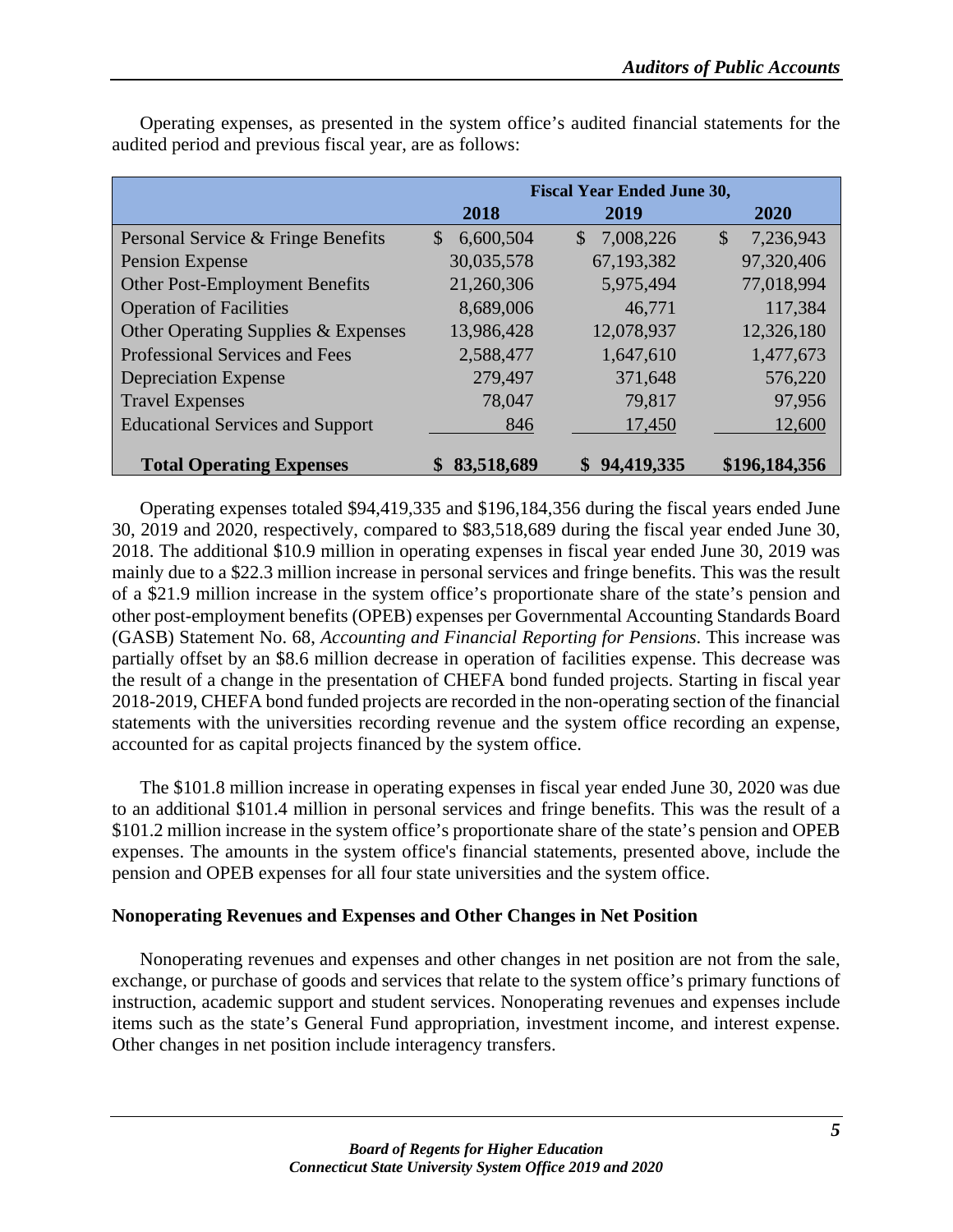|          |  | Nonoperating revenues and expenses and other changes in net position as presented in the        |  |  |  |  |  |
|----------|--|-------------------------------------------------------------------------------------------------|--|--|--|--|--|
|          |  | system office's financial statements for the audited period and the previous fiscal year are as |  |  |  |  |  |
| follows: |  |                                                                                                 |  |  |  |  |  |

|                                                             |                            | <b>Fiscal Year Ended June 30,</b> |                           |
|-------------------------------------------------------------|----------------------------|-----------------------------------|---------------------------|
|                                                             | 2018                       | 2019                              | 2020                      |
| <b>Nonoperating Revenues and</b>                            |                            |                                   |                           |
| <b>Expenses:</b>                                            |                            |                                   |                           |
| <b>State Appropriations</b>                                 | $\mathcal{S}$<br>6,494,348 | $\mathbb{S}$<br>6,721,919         | $\mathbb{S}$<br>7,366,266 |
| <b>Investment Income</b>                                    | 2,941,682                  | 4,833,717                         | 3,809,379                 |
| <b>Interest Expense</b>                                     | (11,262,501)               | (11, 456, 038)                    | (11,670,523)              |
| <b>Other Non-operating Revenues</b>                         |                            |                                   |                           |
| (Expenses)                                                  |                            | (750, 512)                        |                           |
| Capital Projects Financed by                                |                            |                                   |                           |
| <b>System Office</b>                                        |                            | (26,914,575)                      | (13,883,007)              |
| <b>Net Nonoperating Revenues</b>                            |                            |                                   |                           |
| (Expenses)                                                  | (1,826,471)                | (27, 565, 489)                    | (14,377,885)              |
|                                                             |                            |                                   |                           |
| <b>Other Changes in Net Position:</b>                       |                            |                                   |                           |
| <b>State Appropriations Restricted for</b>                  |                            |                                   |                           |
| <b>Capital Purposes</b>                                     | 14,948,707                 | 5,909,420                         | 228,356                   |
| Loss on Disposal of Capital Assets                          | (1,273)                    |                                   |                           |
| <b>Interagency Transfers</b>                                |                            | 39,026,759                        | 39,200,390                |
| <b>Net Other Changes in Net</b>                             |                            |                                   |                           |
| <b>Position</b>                                             | 14,947,434                 | 44,936,179                        | 39,428,746                |
|                                                             |                            |                                   |                           |
| <b>Total Nonoperating Revenue and</b>                       |                            |                                   |                           |
| <b>Expenses and Other Changes in</b><br><b>Net Position</b> | \$13,120,963               | \$17,370,690                      | 25,050,861<br>\$          |

Net nonoperating revenues and expenses totaled \$(27,565,489) and \$(14,377,885) during the fiscal years ended June 30, 2019 and 2020, respectively, compared to \$(1,826,471) during the fiscal year ended June 30, 2018. The \$25.7 million increase in nonoperating expenses in fiscal year ended June 30, 2019 was mainly due to a \$26.9 million expense for capital projects financed by the system office. This increase was the result of the system office changing its presentation of CHEFA bond funded projects in fiscal year 2018-2019. Prior to fiscal year 2018-2019, CHEFA bond funded projects were recorded under operating expenses on the financial statement for the system office. In fiscal year 2017-2018, there were approximately \$8.5 million of CHEFA bond funded projects. The largest project in fiscal year 2018-2019 was the \$21.9 million renovation of Shafer Hall at Eastern Connecticut State University.

The \$13.2 million decrease in nonoperating expenses in fiscal year ended June 30, 2020 was mainly due to a \$13 million reduction in capital projects financed by the system office. This was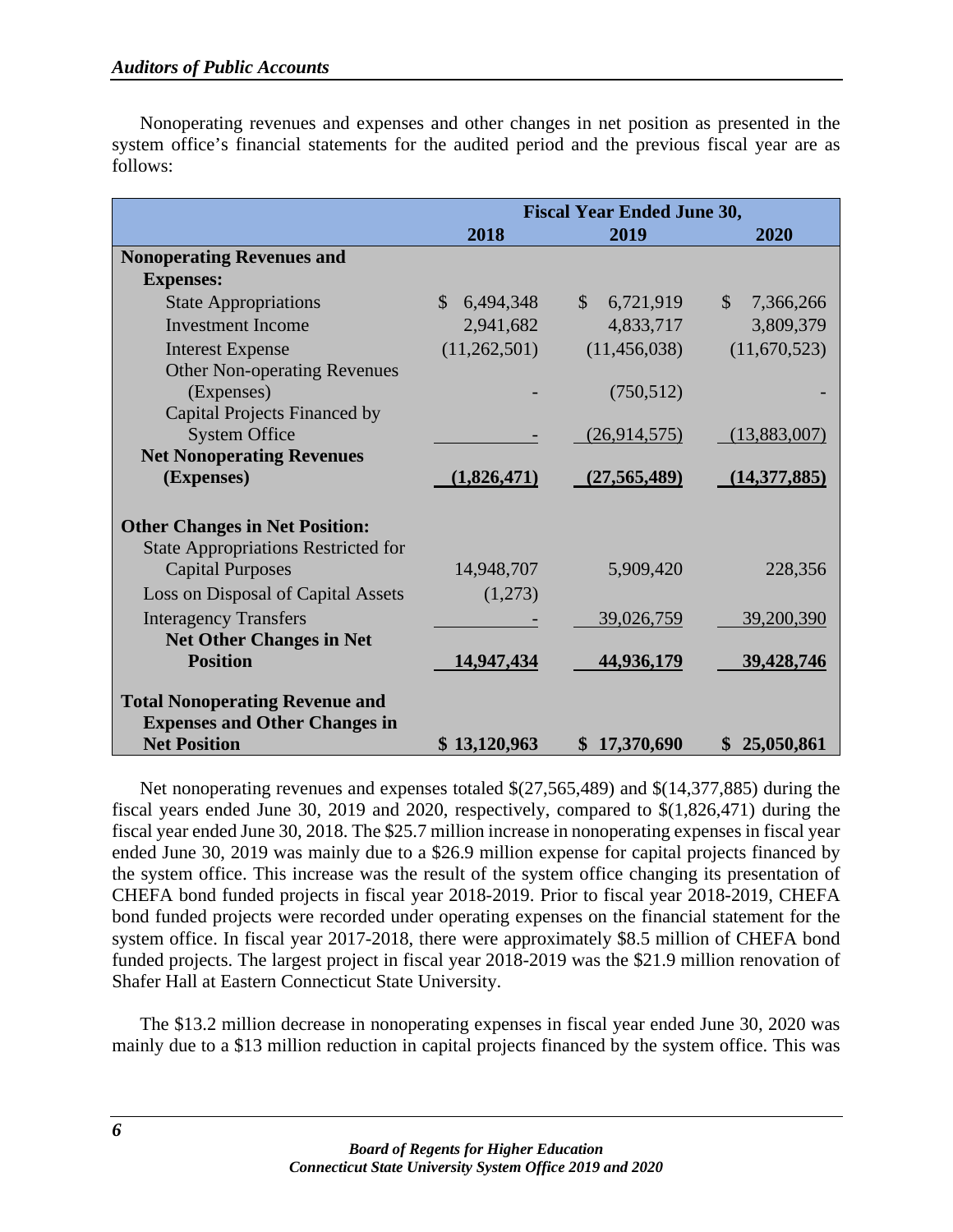mainly the result of a \$12.4 million decrease in Shafer Hall renovation expenditures at Eastern Connecticut State University.

In addition to operating and nonoperating revenues, the system office's financial statements presented revenues as other changes in net position. Other changes in net position totaled \$44,936,179 and \$39,428,746 during the fiscal years ended June 30, 2019 and 2020, respectively, compared to \$14,947,434 during the fiscal year ended June 30, 2018. The \$30 million increase in other changes in net position in fiscal year 2019 was mainly due to a \$39 million interagency transfer to fund the system office's operations. Interagency transfers during fiscal year 2019-2020 also totaled \$39 million. In addition, revenues classified as state appropriations restricted for capital purposes totaled \$5.9 million and \$0.2 million for the fiscal years ended June 30, 2019 and 2020, respectively.

#### **Dormitory Debt Service Fund**

This fund is used to account for costs associated with Connecticut State University long-term debt. Long-term debt includes self-liquidating state general obligation and revenue bonds issued to fund certain Connecticut State University capital projects and Connecticut Health and Educational Facilities Authority issued bonds.

Per records of the Office of the State Comptroller, operating transfers into the fund totaled \$35,044,527 and \$35,054,046 during the fiscal years ended June 30, 2019 and 2020, respectively. Payments for retiring principal and interest totaled \$48,385,371 and \$33,090,268 during those respective fiscal years. Resources accumulated in the fund to cover future debt service requirements totaled \$76,977,467 and \$80,005,818 as of June 30, 2019 and 2020, respectively.

The Connecticut Health and Educational Facilities Authority (CHEFA), which operates primarily under the provisions contained in Chapter 187 of the General Statutes, was created to assist institutions for higher education, health care, nursing homes and qualified nonprofit organizations in the construction, financing, and refinancing of projects. Outstanding principal of CHEFA bonds issued on behalf of the Connecticut State University System totaled \$351,690,000 and \$332,170,000 as of June 30, 2019 and 2020, respectively.

#### **Connecticut State University System Foundation, Inc.**

The Connecticut State University System Foundation, Inc. is a private nonprofit corporation established to raise funds to support the Connecticut State University System. The foundation is a legal entity separate and distinct from the Board of Regents for Higher Education.

Sections 4-37e through 4-37k of the General Statutes define and set requirements for organizations that support state agencies. The requirements address the annual filings of an updated list of board members with the state agency for which the foundation was established; financial record keeping and reporting in accordance with generally accepted accounting principles; financial statement and audit report criteria; written agreements concerning the use of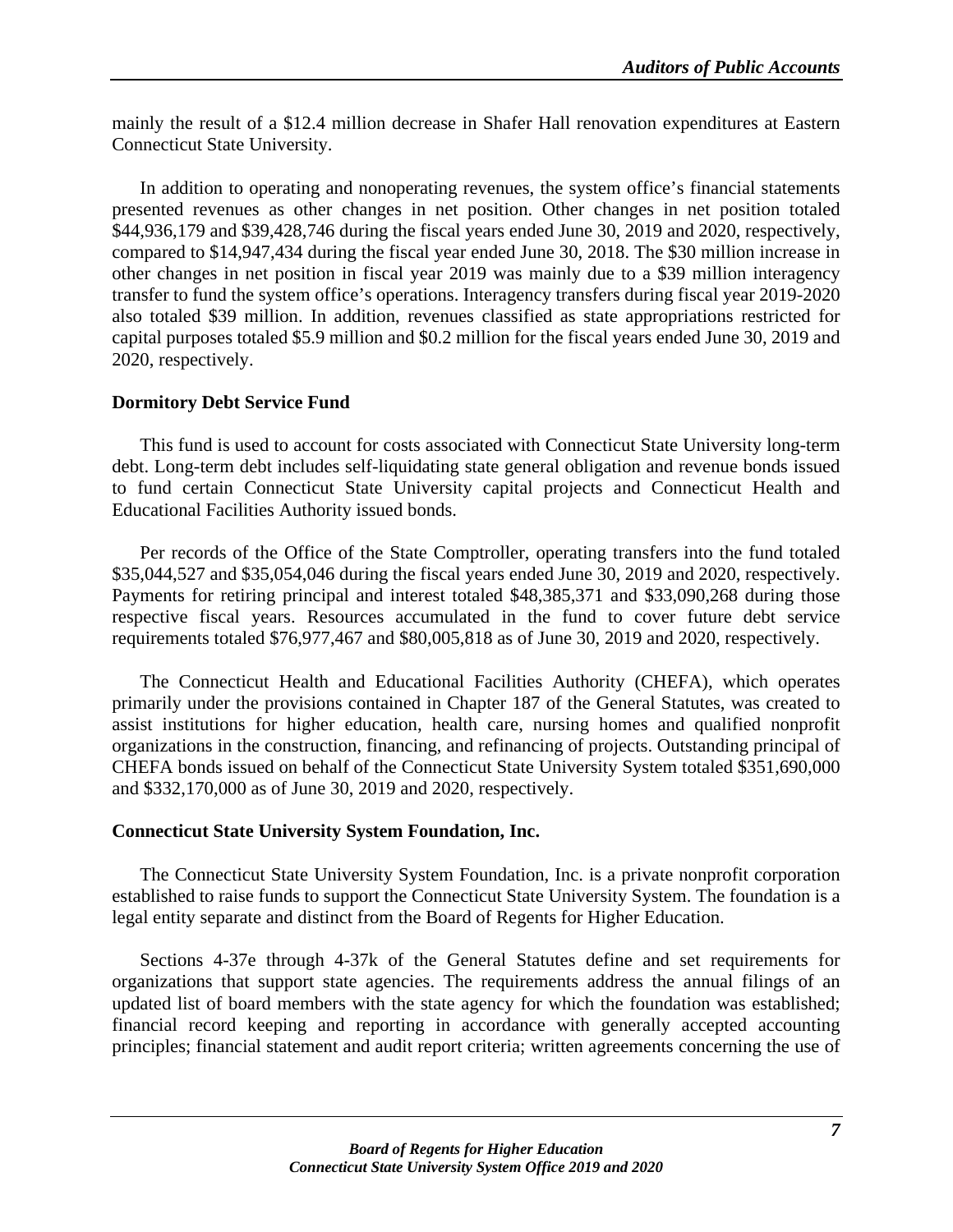facilities and resources; compensation of state officers or employees; and the state agency's responsibilities with respect to affiliated foundations.

An audit of the books and accounts of the foundation was last performed for the fiscal years ended June 30, 2019 and 2020, in accordance with Section 4-37f(8) of the General Statutes. The auditor expressed an unmodified opinion on the foundation's financial statements for those fiscal years. In addition, the foundation's audit report disclosed no reportable instances of noncompliance with Sections 4-37e through 4-37i of the General Statutes.

The foundation's audited financial statements reported revenues, gains and other support totaling \$9,895 during the fiscal year ended June 30, 2020. The amount reported as support and revenue included \$7,662 in unrealized and realized gains on investments. Net assets were reported as \$554,463 as of June 30, 2020.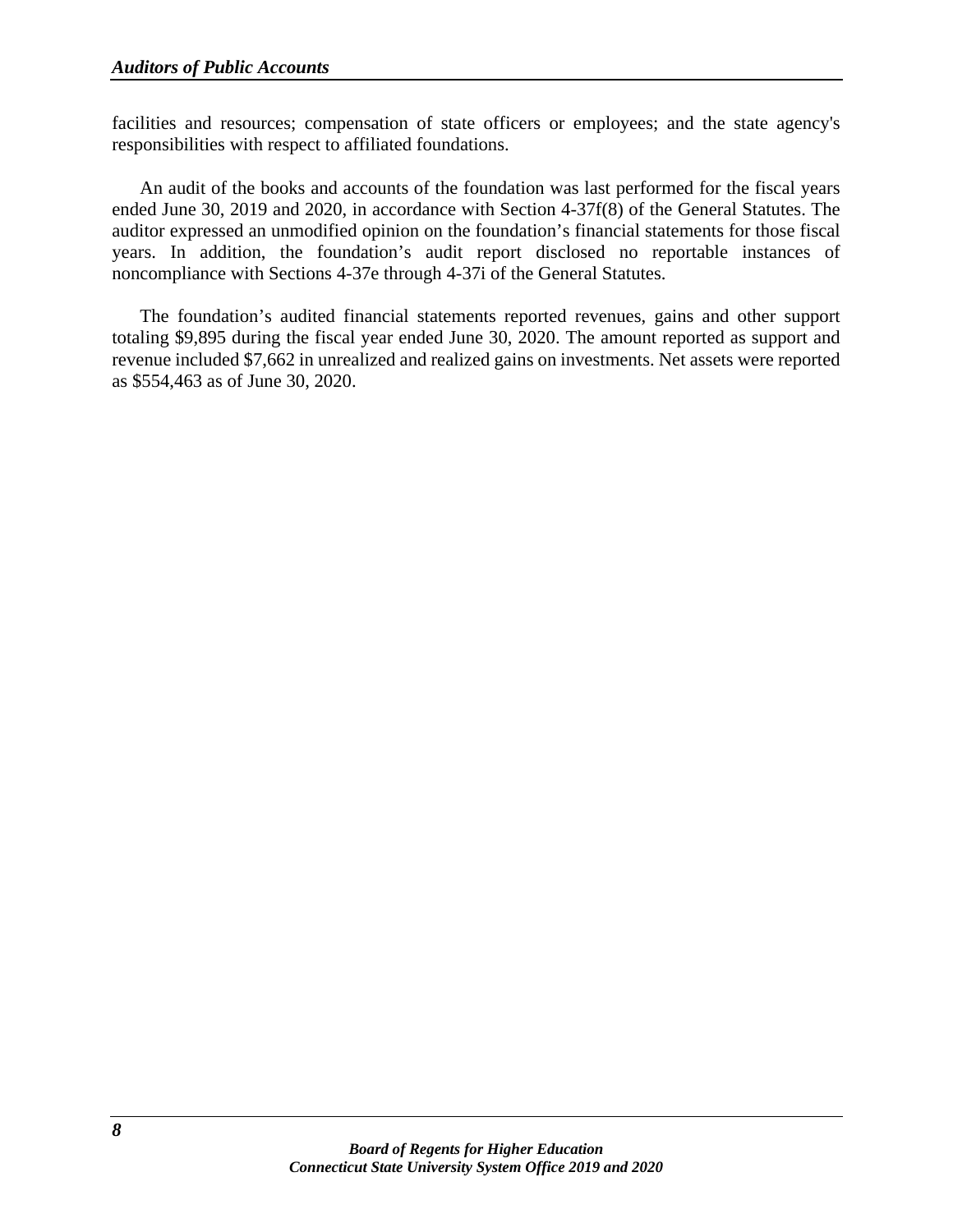#### **STATE AUDITORS' FINDINGS AND RECOMMENDATIONS**

Our examination of the records of Board of Regents for Higher Education System Office primarily pertaining to the Connecticut State University System disclosed the following six recommendations, of which three have been repeated from the previous audit:

#### <span id="page-12-0"></span>**Inadequate Management of Emergency Response System Project**

*Background:* The Board of Regents for Higher Education System Office used a state vendor contract to provide information technology equipment and capabilities that allow state and local police to connect with state university and college security camera feeds and communications devices (e.g., walkie-talkies) during an emergency. The system office signed an agreement with the vendor in June 2018 to install equipment at all 12 of the community colleges, the four state universities, Charter Oak State College, the system office, 19 local police stations, and 13 state police barracks. *Criteria:* Proper management of emergency response systems and equipment includes training employees on the use of the equipment and performing drills to ensure the system works effectively. A memorandum of understanding (MOU) is an agreement clarifying each party's role when undertaking projects of mutual interest. Strong internal controls dictate that an MOU should be in place when stateowned assets are housed off state property. The Connecticut State Colleges and Universities Capital and Controllable Asset Manual requires all capital and controllable assets to be assigned a unique identification number and tagged with a fixed barcode Section 4-36 of the General Statutes requires each institution to conduct an annual physical inventory of its assets each fiscal year. *Condition:* The system office did not execute memorandums of understanding with the local and state police departments that received the system office's equipment. As a result, the parties did not address critical concerns, including project terms and objectives, each party's responsibilities, equipment maintenance and terms of usage, and key contacts. We reviewed five locations with installed emergency response equipment. Employees at three of the five locations indicated they were not trained to use the equipment. After speaking with employees at these locations, we determined that the system office did not adequately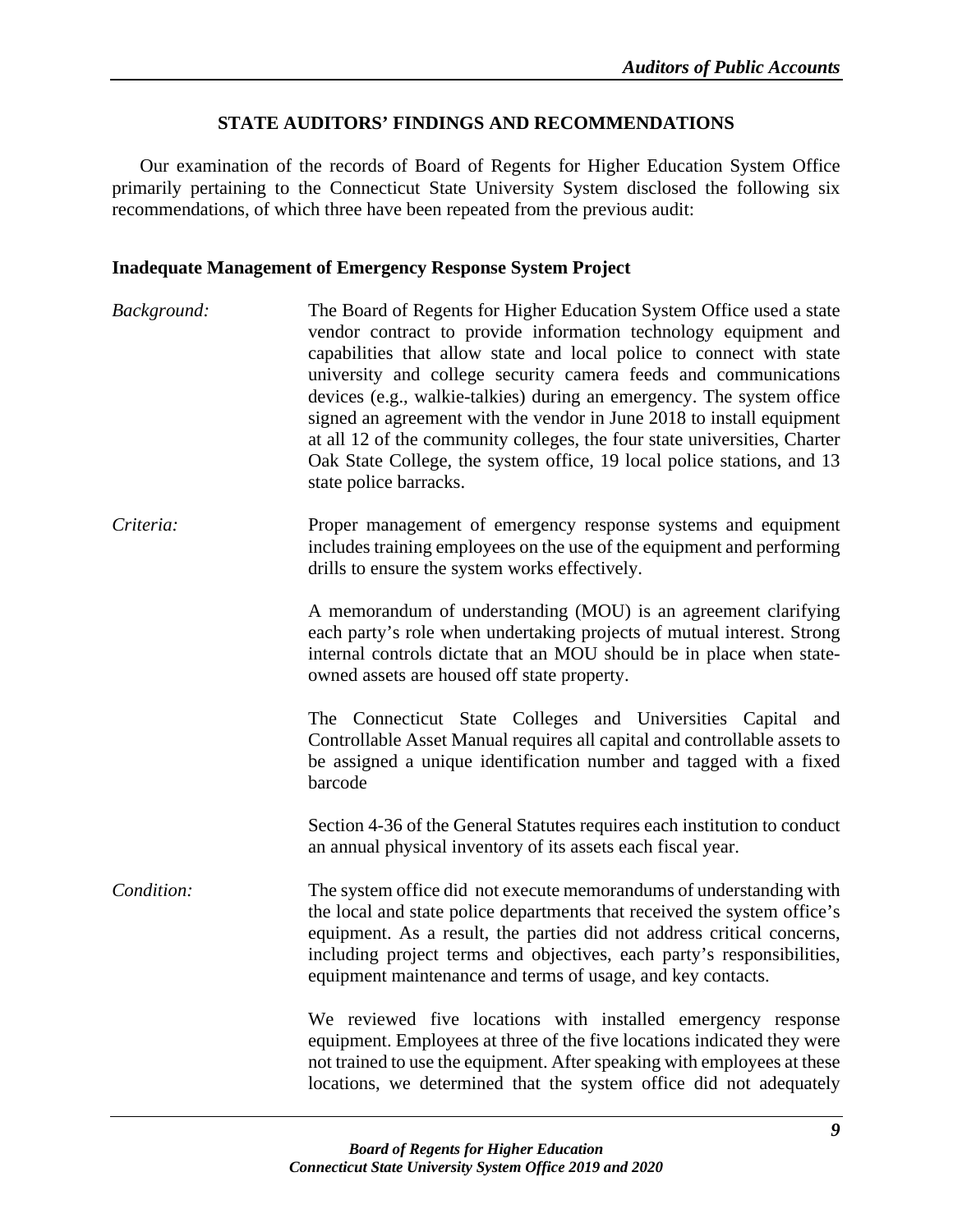|                                          | coordinate with stakeholders to ensure the proper training of employees<br>on the use of the equipment. The system office also did not establish<br>ongoing communications between the vendor, colleges, and police<br>departments.                                                                                                                                                                                                                                              |
|------------------------------------------|----------------------------------------------------------------------------------------------------------------------------------------------------------------------------------------------------------------------------------------------------------------------------------------------------------------------------------------------------------------------------------------------------------------------------------------------------------------------------------|
|                                          | Furthermore, the system office did not tag an inventory barcode to the<br>equipment at three of the five locations. The system office also did not<br>include any of the equipment in its annual physical inventory.                                                                                                                                                                                                                                                             |
| Context:                                 | The system office paid \$2.4 million for this equipment during the<br>audited period.                                                                                                                                                                                                                                                                                                                                                                                            |
| Effect:                                  | In the event of an emergency, police may not be able to establish a<br>connection with college and university security camera feeds and<br>communications equipment.                                                                                                                                                                                                                                                                                                             |
|                                          | Incomplete inventory records and untagged assets increases risk of<br>undetected losses or theft of state equipment.                                                                                                                                                                                                                                                                                                                                                             |
| Cause:                                   | The system office is not properly managing the project.                                                                                                                                                                                                                                                                                                                                                                                                                          |
| <b>Prior Audit Finding:</b>              | We have not reported this finding in previous reports.                                                                                                                                                                                                                                                                                                                                                                                                                           |
| Recommendation:                          | The Board of Regents for Higher Education should properly manage its<br>emergency response project to ensure the appropriate training of<br>employees on the use of related information technology equipment. The<br>system office should also have memorandums of understanding with all<br>stakeholders addressing project terms and objectives, each party's<br>responsibilities, equipment maintenance and terms of usage, key<br>contacts, and other important information. |
|                                          | The system office should also ensure that it conducts a required physical<br>inventory in accordance with 4-36 of the General Statutes and properly<br>tags this equipment per its Capital and Controllable Asset Manual. (See<br>Recommendation 1.)                                                                                                                                                                                                                             |
| Agency Response:                         | "CSCU will work with our vendor to ensure that their training<br>requirements under the contract are carried out. The system office<br>finance department will ensure that these assets are properly captured in<br>our annual inventory."                                                                                                                                                                                                                                       |
| <b>Auditors' Concluding</b><br>Comments: | The system office purchased the emergency response equipment<br>approximately three and a half years ago at a cost of \$2.4 million. Since<br>that time, the system office has not established policies and procedures                                                                                                                                                                                                                                                           |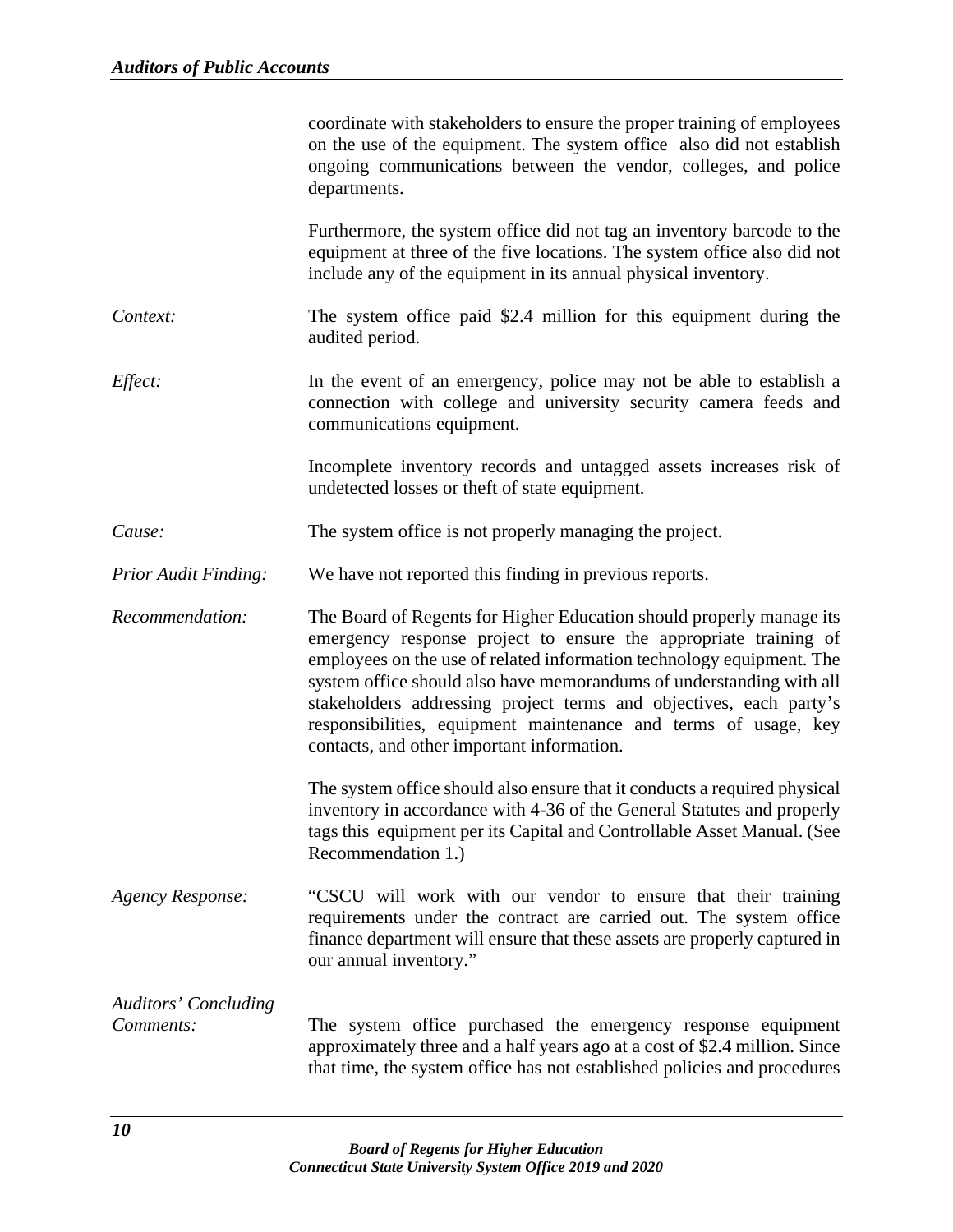or entered memorandums of understanding with the police departments to manage the project's ongoing operations. The system office has not sufficiently monitored the system's operation, condition, and employee training to ensure the equipment will function properly in the event of an emergency. The lack of written agreements with police departments may make it difficult for the system office to address these matters going forward.

#### <span id="page-14-0"></span>**Consolidation of Purchasing Process**

| Criteria:                   | Section 10a-89e of the General Statutes requires the Board of Trustees<br>for the Connecticut State University system to consolidate the<br>purchasing process for the university system at the system office. This<br>became effective July 1, 1998.                                                                              |
|-----------------------------|------------------------------------------------------------------------------------------------------------------------------------------------------------------------------------------------------------------------------------------------------------------------------------------------------------------------------------|
| Condition:                  | Our review of the consolidated purchasing process disclosed that some<br>purchasing procedures for the university system have been centralized<br>at the system office. However, the four state universities continue to<br>maintain significant purchasing resources on campus and perform most<br>purchasing related procedures. |
| Context:                    | The state universities had \$227,471,710 and \$225,195,222 of<br>expenditures that were not payroll, depreciation, or amortization related<br>in fiscal years ended 2019 and 2020, respectively.                                                                                                                                   |
| Effect:                     | The system office did not comply with the requirements of Section 10a-<br>89e of the General Statutes. Furthermore, the system office did not<br>realize costs savings associated with consolidating the purchasing<br>process.                                                                                                    |
| Cause:                      | The system office informed us that the community colleges<br>implemented shared purchasing services but the system office had not<br>yet expanded it to the state universities.                                                                                                                                                    |
| <b>Prior Audit Finding:</b> | We presented this finding in the last nine audit reports covering fiscal<br>years 2000 to 2018.                                                                                                                                                                                                                                    |
| Recommendation:             | The Board of Regents for Higher Education should accelerate its efforts<br>to comply with Section 10a-89e of the General Statutes, which requires<br>consolidation of the purchasing process at the system office. (See<br>Recommendation 2.)                                                                                      |
| Agency Response:            | "The consolidation of purchasing processes is in process."                                                                                                                                                                                                                                                                         |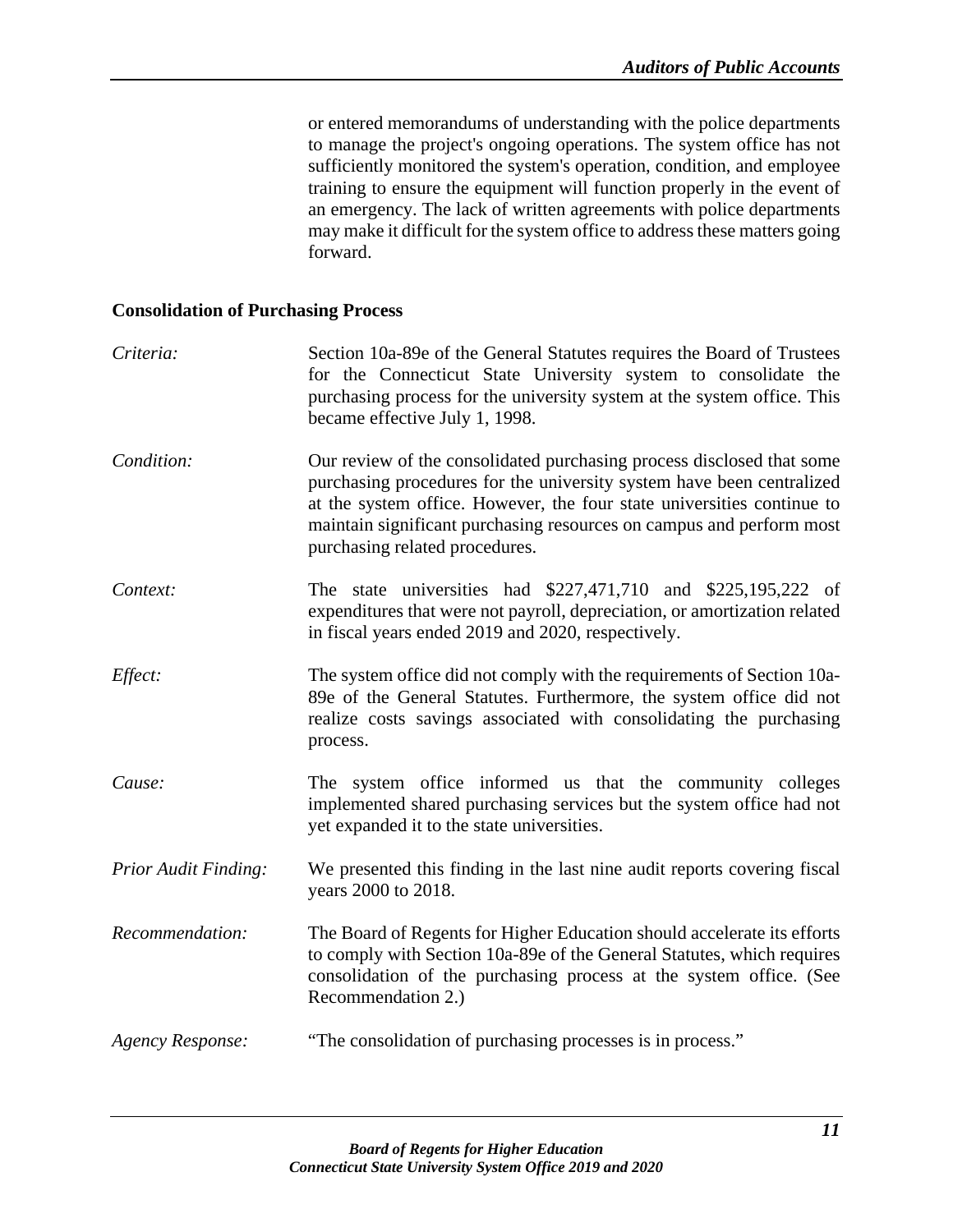# <span id="page-15-0"></span>**New England Regional Tuition Rates**

| Criteria:                   | Section 10a-67 of the General Statutes requires tuition rates for out-of-<br>state students from states participating in the New England Board of<br>Higher Education (NEBHE) compact agreement to be at least 50%<br>higher than in-state tuition rates. NEBHE is a compact between<br>Connecticut and the other five New England states that allows students<br>to enroll at out-of-state public colleges and universities to pursue<br>approved programs with significant tuition savings.                                                  |
|-----------------------------|------------------------------------------------------------------------------------------------------------------------------------------------------------------------------------------------------------------------------------------------------------------------------------------------------------------------------------------------------------------------------------------------------------------------------------------------------------------------------------------------------------------------------------------------|
| Condition:                  | The Board of Regents for Higher Education System Office did not<br>comply with the statutory requirement for the New England Board of<br>Higher Education student tuition rates during the audited period. The<br>board set the NEBHE full-time student tuition rate 39% higher than full-<br>time, in-state tuition rates. While the system office complied with the<br>statute for full-time NEBHE students in fiscal year 2021, it continued to<br>set the part-time NEBHE out-of-state tuition at the same level as the in-<br>state rate. |
| Context:                    | The system office offered the New England Board of Higher Education<br>tuition rates to 253 and 222 students in fiscal years ended June 30, 2019<br>and 2020, respectively. This reduced receipts during the audited period<br>by at least \$100,000.                                                                                                                                                                                                                                                                                          |
| Effect:                     | The Board of Regents for Higher Education violated Section 10a-67 of<br>the General Statutes by not charging the required tuition rate.                                                                                                                                                                                                                                                                                                                                                                                                        |
| Cause:                      | The Board of Regents for Higher Educations used its authority to set<br>tuition rates that do not comply with Sections 10a-27 or 10a-67 of the<br>General Statutes.                                                                                                                                                                                                                                                                                                                                                                            |
| <b>Prior Audit Finding:</b> | We have not reported this finding in previous reports.                                                                                                                                                                                                                                                                                                                                                                                                                                                                                         |
| Recommendation:             | The Board of Regents for Higher Education should set the New England<br>Board of Higher Education tuition rates for part-time students in<br>accordance with sections 10a-27 and 10a-67 of the General Statutes.<br>(See Recommendation 3.)                                                                                                                                                                                                                                                                                                    |
| <b>Agency Response:</b>     | "CSCU will recommend that the Board of Regents adjust the seldom-<br>used NEBHE rate for part-time students to match the statutory ratio<br>when it next sets tuition in early 2022."                                                                                                                                                                                                                                                                                                                                                          |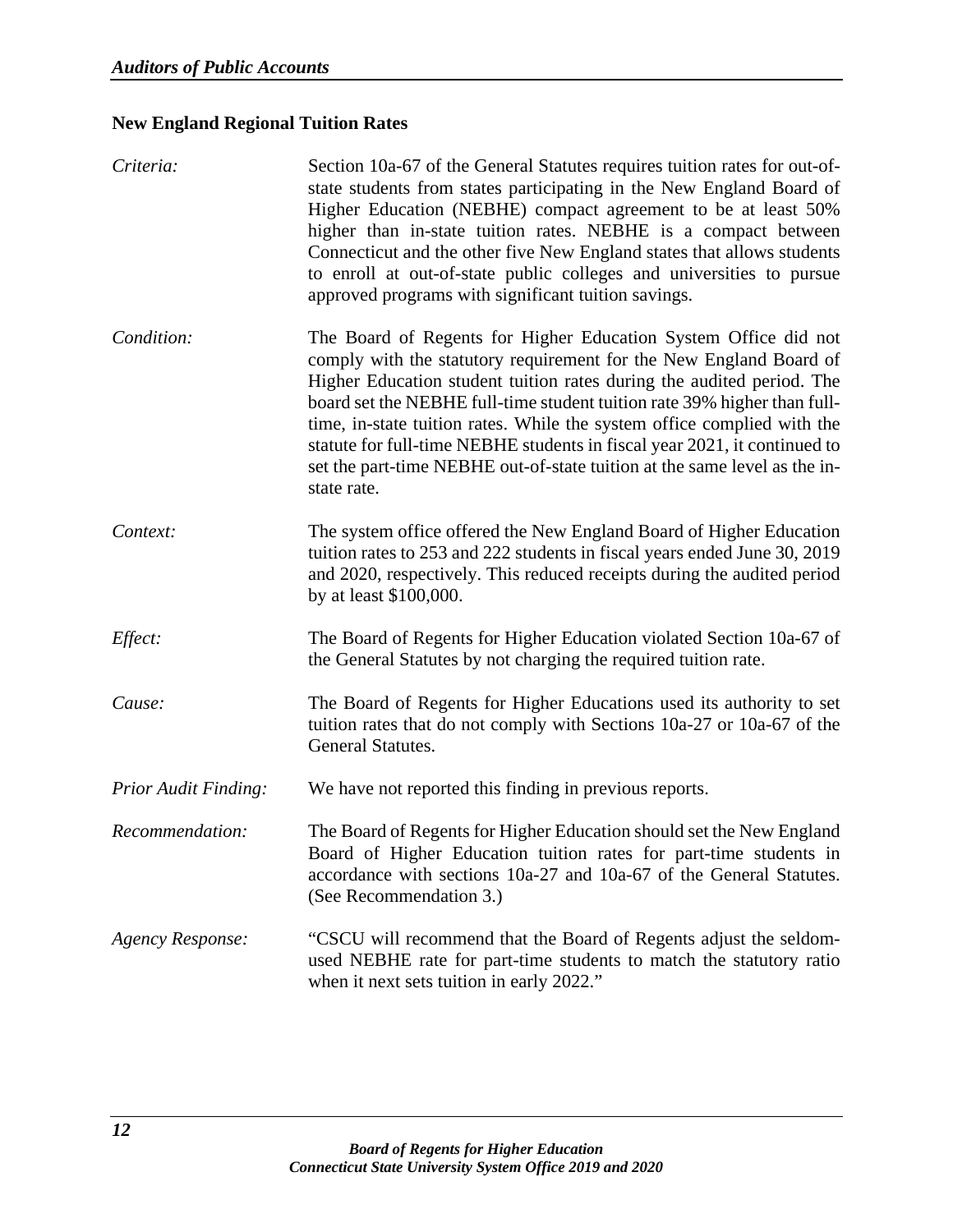# <span id="page-16-0"></span>**Reconciliations of Bank Accounts**

| Criteria:                   | It is good business practice to perform monthly bank account<br>reconciliations. The system office should perform reconciliations in a<br>timely manner after the end of each month.                                                                                                         |
|-----------------------------|----------------------------------------------------------------------------------------------------------------------------------------------------------------------------------------------------------------------------------------------------------------------------------------------|
| Condition:                  | Our review of 15 system office bank account reconciliations from three<br>accounts disclosed eight instances in which the system office did not<br>perform reconciliations in a timely manner. In these instances, the office<br>performed the reconciliations between 35 and 119 days late. |
| Context:                    | The average ending balance for the three bank accounts over the five<br>months we reviewed was \$1,243,754, \$23,499,925, and \$73,924,832,<br>respectively.                                                                                                                                 |
| Effect:                     | The lack of timely reconciliations increases the likelihood that<br>accounting errors and irregularities may go undetected.                                                                                                                                                                  |
| Cause:                      | Staff reductions as a result of system office consolidations caused the<br>delay in monthly bank reconciliations.                                                                                                                                                                            |
| <b>Prior Audit Finding:</b> | We presented this finding in the last two audit reports covering fiscal<br>years 2014 to 2018.                                                                                                                                                                                               |
| Recommendation:             | The Board of Regents for Higher Education should improve internal<br>controls over its bank account reconciliation process to ensure it<br>performs monthly bank reconciliations on time. (See Recommendation<br>4.)                                                                         |
| <b>Agency Response:</b>     | "CSCU will conduct bank reconciliations in a timely manner."                                                                                                                                                                                                                                 |
| <b>Dual Employment</b>      |                                                                                                                                                                                                                                                                                              |
| Criteria:                   | Section 5-208a of the General Statutes bars state employees from<br>holding multiple job assignments within the same state agency unless<br>the appointing authority of such agency certifies that:                                                                                          |
|                             | • The duties performed are not in conflict with the employee's<br>primary responsibilities to the agency.<br>• The hours worked on each assignment are documented and<br>reviewed to preclude duplicate payment.<br>• There is no conflict of interest between the services performed.       |
|                             |                                                                                                                                                                                                                                                                                              |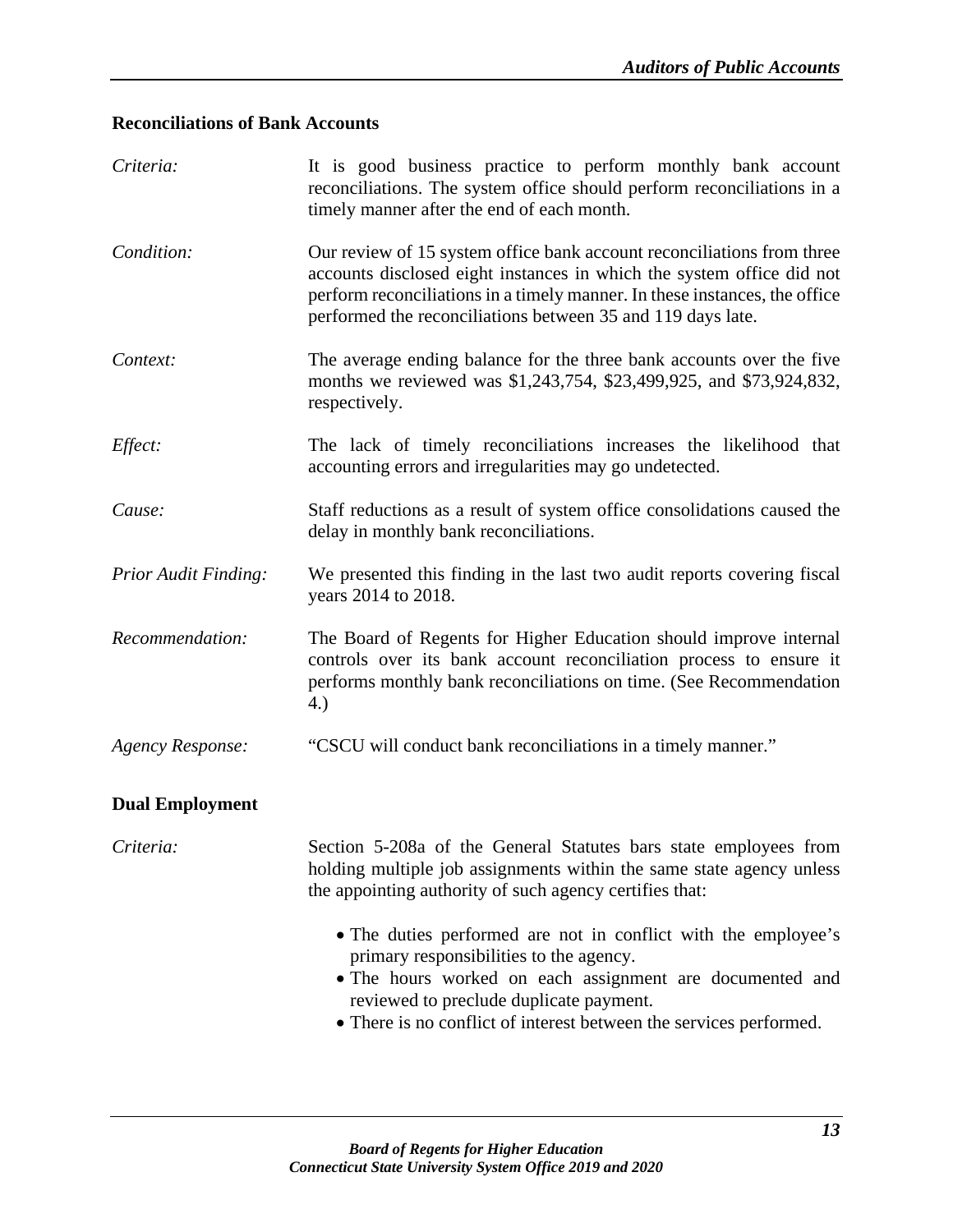The Department of Administrative Services requires the agency head and employee to sign Form CT-HR-25 before the dual employment begins.

- *Condition:* The Connecticut State University system office was unable to provide dual employment documentation for one of the three employees we reviewed.
- *Context:* The employee with missing dual employment agreements was dually employed for two separate three-month periods during the audited period. During these dual employment periods, the employee earned \$57,385 and \$11,394 in their primary and secondary positions, respectively.
- *Effect:* The colleges and employees cannot be certain they agreed to the same terms when they do not have properly approved dual employment agreements prior to the start of these services. In addition, the system office may not have sufficiently considered the employee's duties, the potential for duplicate payments, and conflicts of interest.
- *Cause:* Internal controls did not ensure the timely review and approval of dual employment agreements.
- *Prior Audit Finding:* We presented a similar finding in the last audit report covering fiscal years 2016 to 2018.
- *Recommendation:* The Board of Regents for Higher Education should improve its compliance with dual employment requirements, policies, and procedures. The system office should properly complete and maintain dual employment agreements. (See Recommendation 5.)
- *Agency Response:* "CSCU is undertaking a systemwide effort to confirm proper documentation in cases of dual employment. New procedures under HR shared services are in place to ensure that these agreements are put in place for any new dual employment situations."

#### **Asset Management – CO-59 Reporting**

*Criteria:* Section 4-36 of the General Statutes requires state agencies to annually transmit a detailed inventory of the real or personal state property in its custody to the Comptroller using a CO-59 report in accordance with the State Property Control Manual.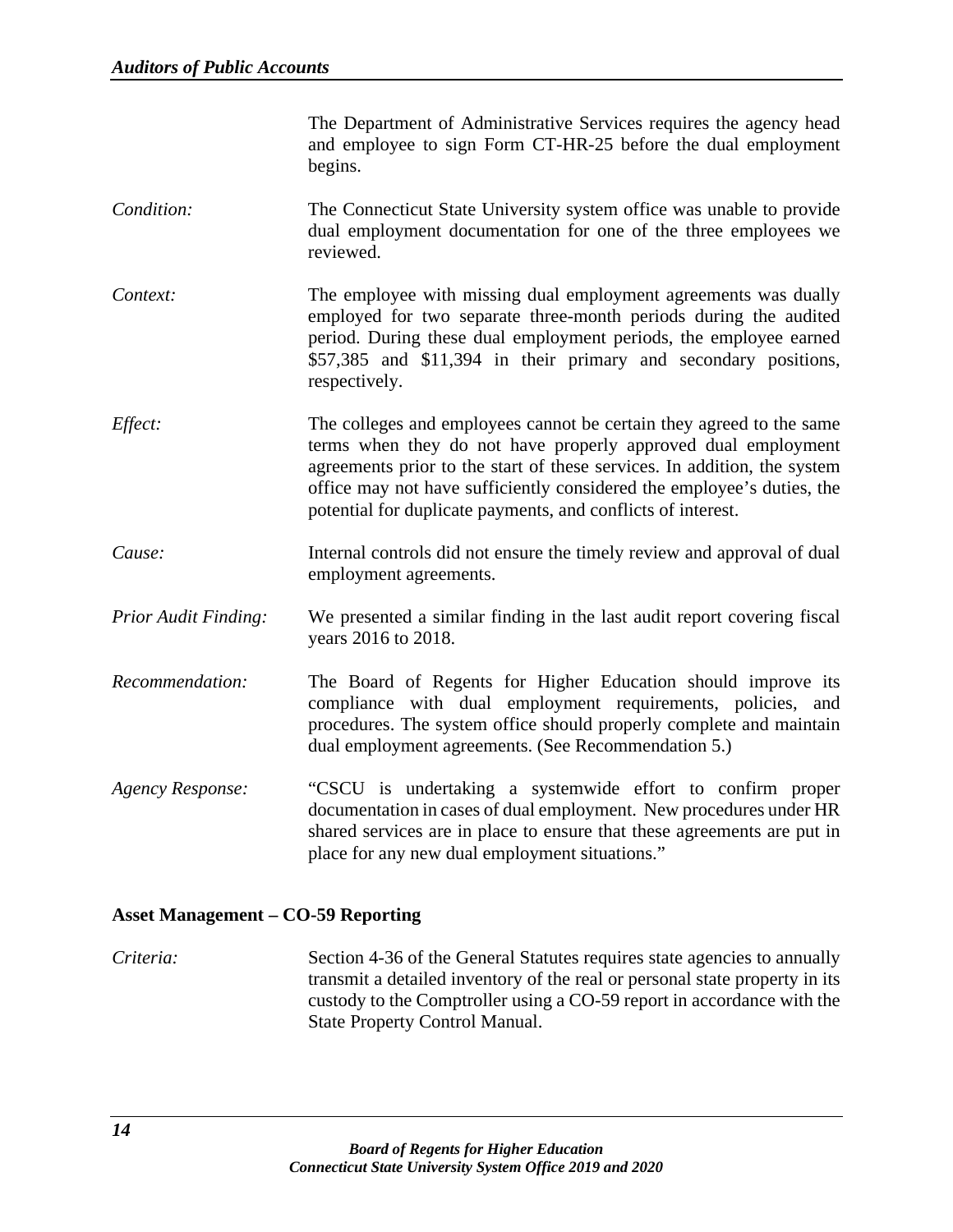| Condition:                  | The Connecticut State University system office overstated its fiscal year<br>2018-2019 CO-59 report by \$22,872 and understated its fiscal year<br>2019-2020 report by \$58,237.                                                                     |
|-----------------------------|------------------------------------------------------------------------------------------------------------------------------------------------------------------------------------------------------------------------------------------------------|
| Context:                    | Equipment additions reported on the fiscal year 2018-2019 and 2019-<br>2020 CO-59 reports were \$1,901,999 and \$716,098, respectively.                                                                                                              |
| Effect:                     | The system office reported incomplete and inaccurate inventory<br>amounts on its CO-59 reports.                                                                                                                                                      |
| Cause:                      | The system office incorrectly capitalized a purchase during fiscal year<br>2018-2019 and did not add an equipment purchase to the Banner<br>accounting system during fiscal year 2019-2020.                                                          |
| <b>Prior Audit Finding:</b> | We have not reported this finding in previous reports.                                                                                                                                                                                               |
| Recommendation:             | The Board of Regents for Higher Education should strengthen internal<br>controls to ensure that it reports accurate and complete amounts on its<br>annual inventory in accordance with the State Property Control Manual.<br>(See Recommendation 6.) |
| Agency Response:            | "CSCU is reviewing its procedures for CO-59 reporting and will<br>implement any necessary improvements to ensure compliance."                                                                                                                        |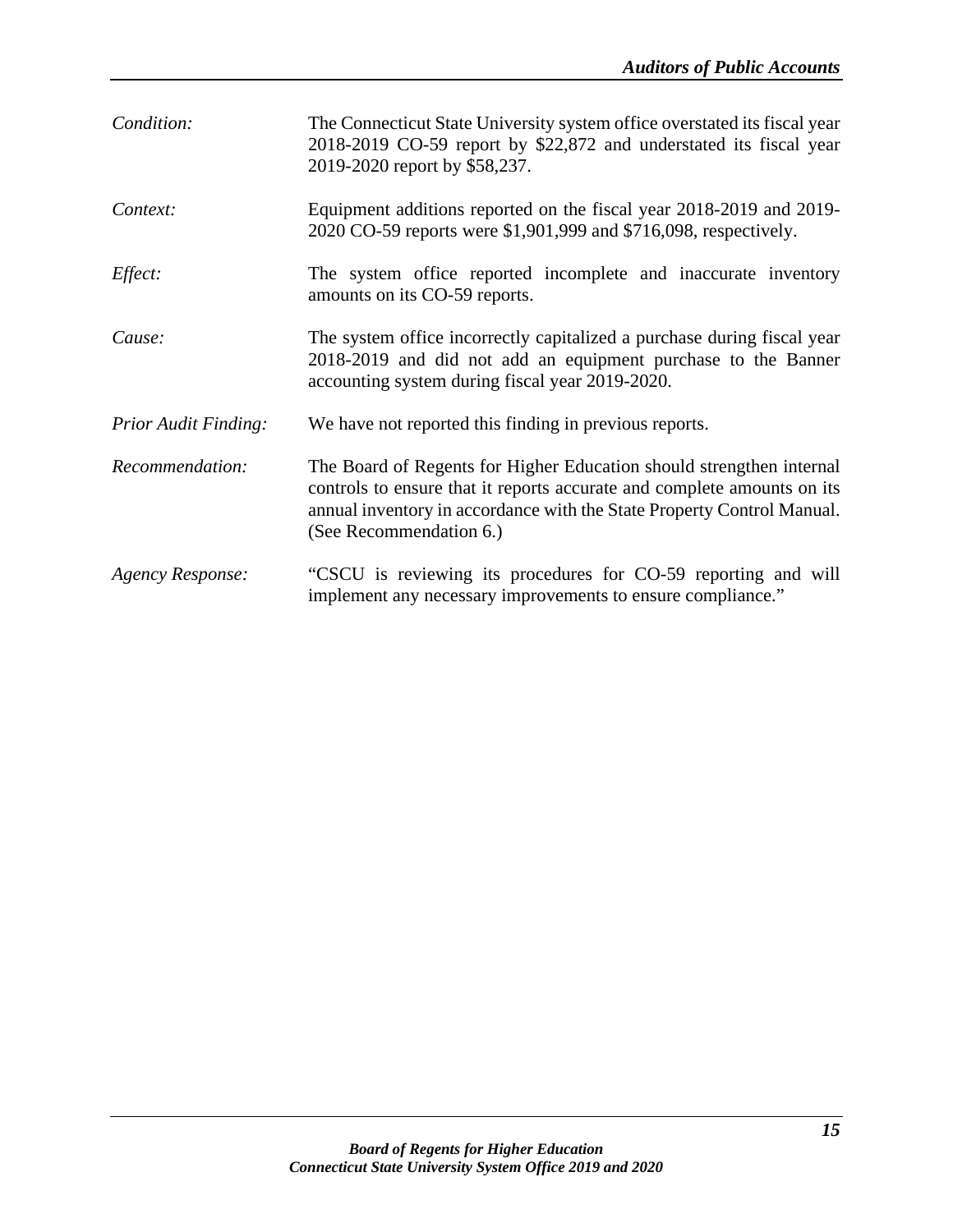# **RECOMMENDATIONS**

#### **Status of Prior Audit Recommendations:**

Our prior audit report on the Board of Regents for Higher Education System Office primarily pertaining to the Connecticut State University System contained five recommendations. Two have been implemented or otherwise resolved and three have been repeated or restated with modifications during the current audit.

- The Board of Regents for Higher Education should continue its efforts to comply with Section 10a-89e of the General Statutes, which requires consolidation of the purchasing process at the system office. The system office should also take steps to strengthen controls over the purchasing process by ensuring that purchase orders are in place and approved prior to ordering the related services. **Our current audit disclosed that further improvement is needed in this area. We will repeat this recommendation with modifications to reflect our current audit findings. (See Recommendation 2.)**
- The Board of Regents of Higher Education should improve compliance with the dual employment requirements of Section 5-208a of the General Statutes by documenting, through signed certifications, that no conflicts exist for employees who hold multiple state positions. **Our current review of dual employment agreements noted the system office was unable to provide us with dual employment agreements for one employee. We will repeat this recommendation in a modified form. (See Recommendation 5.)**
- The Board of Regents for Higher Education should continue its efforts to strengthen controls over asset management by ensuring that it performs reconciliations between its asset management systems on a quarterly basis. **Our current review found the system office properly performed reconciliations between Banner and its asset management system during the audited period. We will not repeat this recommendation.**
- The Board of Regents for Higher Education should strengthen controls over its information systems and ensure that access is promptly terminated upon separation from state service. **We did not identify any reportable concerns during our current review of termination of system access and will not repeat this recommendation.**
- The Board of Regents for Higher Education should improve internal controls over its bank account reconciliation process by ensuring that it performs monthly reconciliations in a timely manner. **Our current review of bank account reconciliations noted the system office continues to not perform monthly reconciliations in a timely manner. Therefore, this recommendation will be repeated. (See Recommendation 4.)**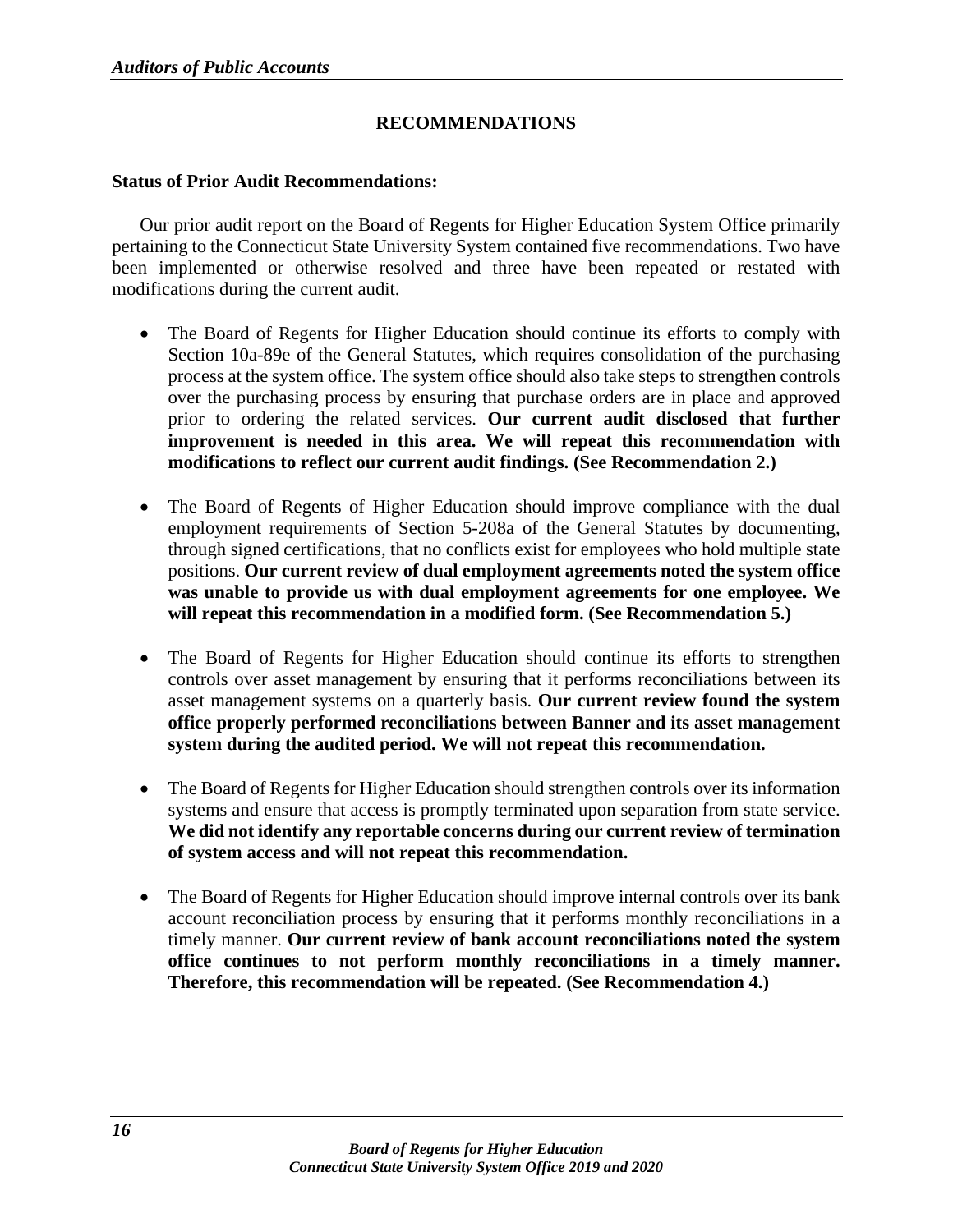# **Current Audit Recommendations:**

**1. The Board of Regents for Higher education should properly manage its emergency response project to ensure the appropriate training of employees on the use of related information technology equipment. The system office should also have memorandums of understanding with all stakeholders addressing project terms and objectives, each party's responsibilities, equipment maintenance and terms of usage, key contacts, and other important information.**

**The system office should also ensure that it conducts a required physical inventory in accordance with 4-36 of the General Statutes and properly tags this equipment per its Capital and Controllable Asset Manual.**

# Comment:

Our current audit disclosed that the system office purchased \$2.4 million of emergency response equipment that allows state and local police to connect with colleges' security camera feeds and communications devices during an emergency. The system office did not execute memorandums of understanding with the local and state police departments that received the system office's equipment. The system office did not adequately coordinate with stakeholders to ensure the proper training of employees on the use of the equipment. Furthermore, the system office did not tag an inventory barcode to the equipment at three of the five locations and did not include any of the equipment in its annual physical inventory.

**2. The Board of Regents for Higher Education should accelerate its efforts to comply with Section 10a-89e of the General Statutes, which requires consolidation of the purchasing process at the system office.**

Comment:

Our review of the consolidated purchasing process disclosed that some purchasing procedures for the Connecticut State University system have been centralized at the system office. However, the four state universities continue to maintain significant purchasing resources on campus and perform most purchasing related procedures.

#### **3. The Board of Regents for Higher Education should set the New England Board of Higher Education tuition rates for part-time students in accordance with sections 10a-27 and 10a-67 of the General Statutes.**

# Comment:

The Connecticut State University System did not comply with the statutory requirement for the New England Board of Higher Education student tuition rates during the audited period. The board set the NEBHE full-time student tuition rate 39% higher than full-time,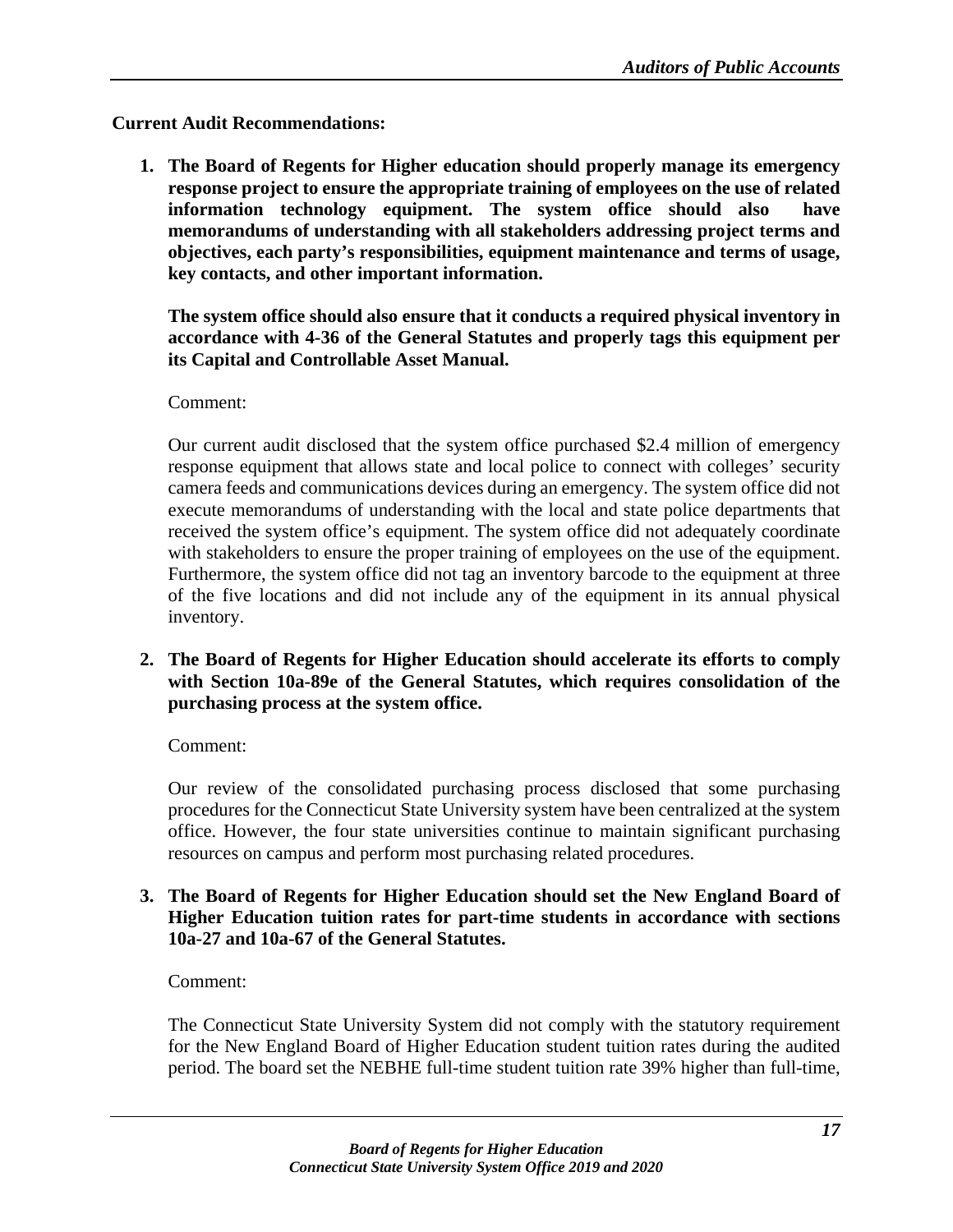in-state tuition rates. While the system office complied with the statute for full-time NEBHE students in fiscal year 2021, it continued to set the part-time NEBHE out-of-state tuition at the same level as the in-state rate.

**4. The Board of Regents for Higher Education should improve internal controls over its bank account reconciliation process to ensure it performs monthly bank reconciliations on time.**

Comment:

Our review of 15 system office bank account reconciliations from three accounts disclosed eight instances in which the system office did not perform reconciliations in a timely manner. In these instances, the office performed the reconciliations between 35 and 119 days late.

**5. The Board of Regents for Higher Education should improve its compliance with dual employment requirements, policies, and procedures. The system office should properly complete and maintain dual employment agreements.**

Comment:

Our audit of seven dual employment situations for three employees found that the system office was unable to provide dual employment forms for one employee.

**6. The Board of Regents for Higher Education should strengthen internal controls to ensure that it reports accurate and complete amounts on its annual inventory in accordance with the State Property Control Manual.**

Comment:

The Connecticut State University system office overstated its fiscal year 2018-2019 CO-59 report by \$22,872 and understated its fiscal year 2019-2020 report by \$58,237.